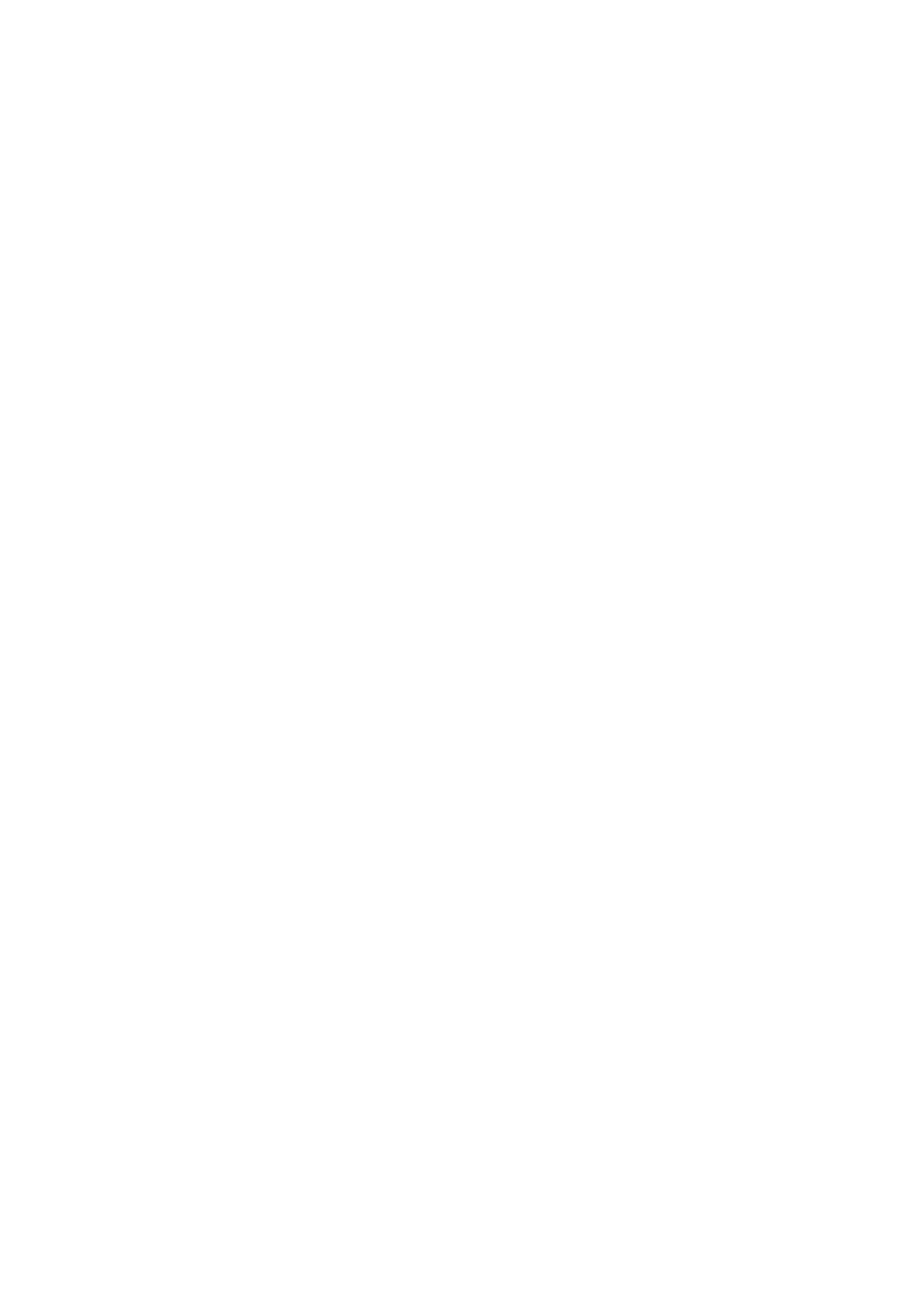

# **Annual Report on the Social Fund 2015/16**

Laid before the Northern Ireland Assembly in accordance with section 146(5) and (6) of the Social Security Administration (Northern Ireland) Act 1992 28 October 2016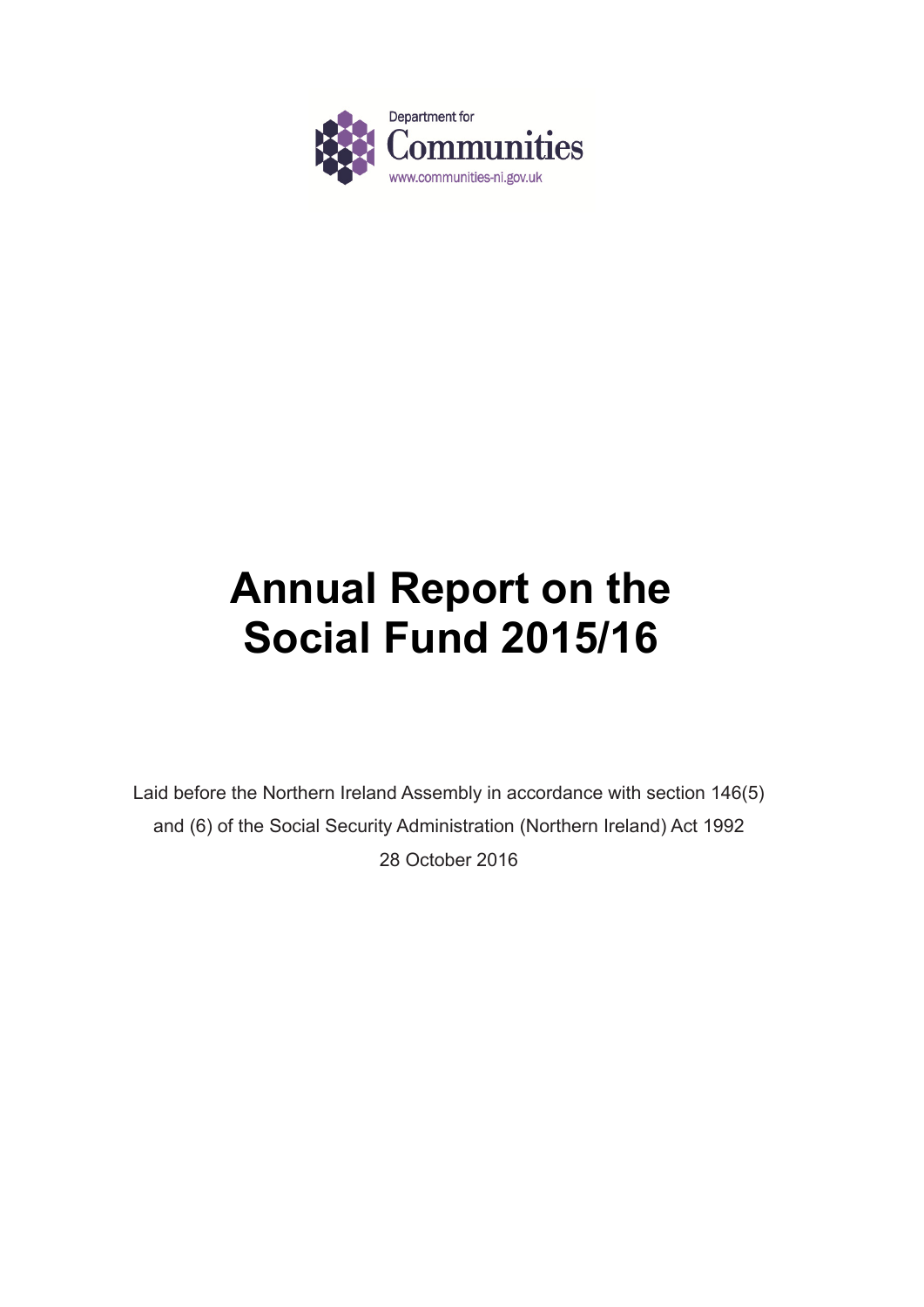

© Crown copyright 2016

This publication is licensed under the terms of the Open Government Licence v3.0 except where otherwise stated. To view this licence, visit nationalarchives.gov.uk/doc/open-government-licence/version/3 or write to the Information Policy Team, The National Archives, Kew, London TW9 4DU, or email: psi@nationalarchives.gsi.gov.uk.

Where we have identified any third party copyright information you will need to obtain permission from the copyright holders concerned.

This publication is available at www.gov.uk/government/publications

Any enquiries regarding this publication should be sent to Department for Communities, Social Security Policy and Legislation Division, Level 8, Causeway Exchange, 1-7 Bedford Street, Belfast, BT2 7EG

Print ISBN 9780339000186

ID P002829748 10/16

Printed on paper containing 75% recycled fibre content minimum

Printed in the UK by the Williams Lea Group on behalf of the Controller of Her Majesty's Stationery Office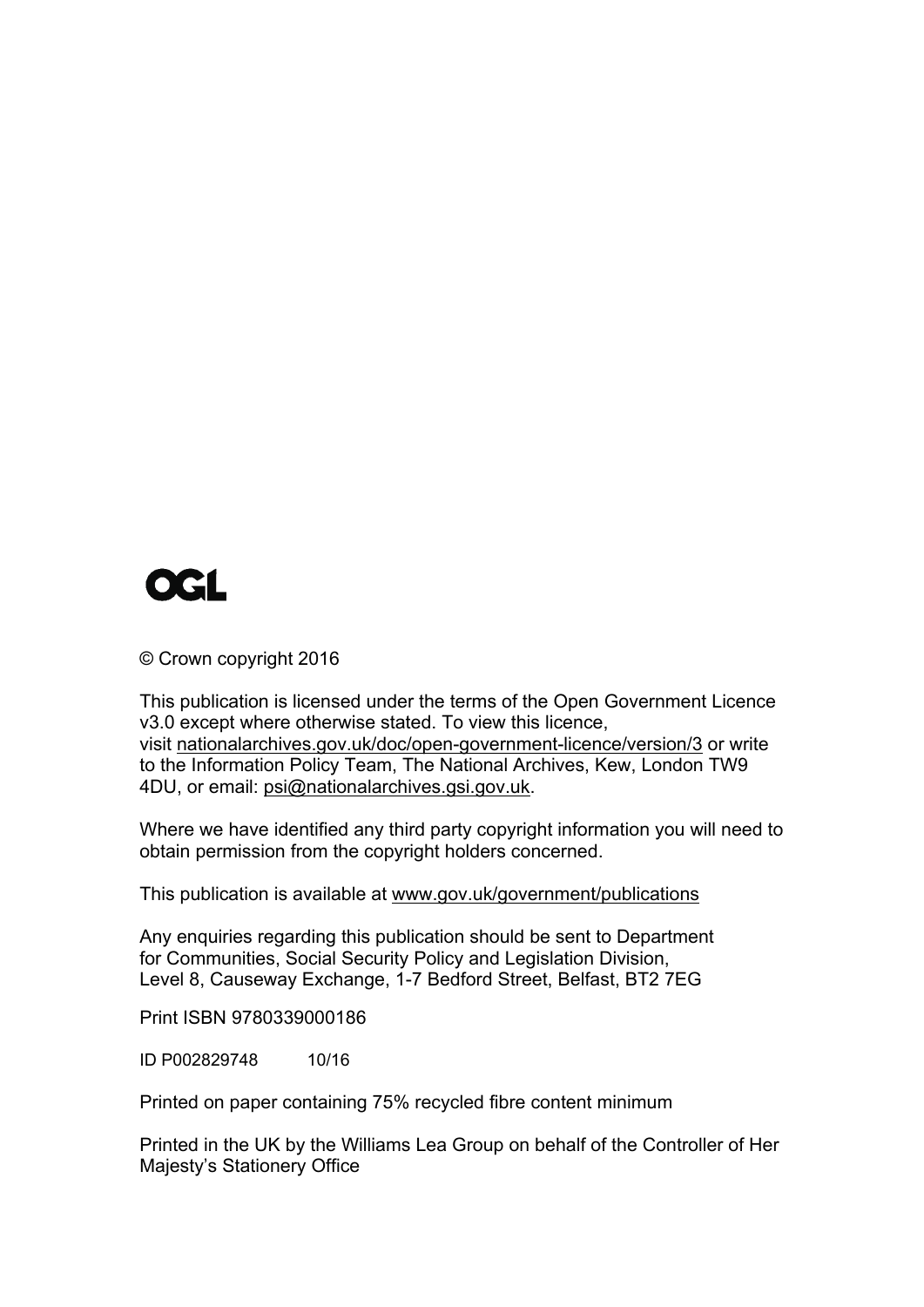# **CONTENTS**

|                  |                                                                                                                              | Paragraph                 |
|------------------|------------------------------------------------------------------------------------------------------------------------------|---------------------------|
|                  | Preface by the Minister for Department for<br>Communities                                                                    |                           |
| <b>Section 1</b> | <b>Introduction</b>                                                                                                          |                           |
|                  | Introduction<br>Source of data for this report                                                                               | 1.1<br>1.3                |
| <b>Section 2</b> | <b>The Regulated Social Fund</b>                                                                                             |                           |
|                  | <b>Sure Start Maternity Grants</b><br><b>Funeral Payments</b><br><b>Cold Weather Payments</b><br><b>Winter Fuel Payments</b> | 2.1<br>2.4<br>2.8<br>2.12 |
| <b>Section 3</b> | <b>The Discretionary Social Fund</b>                                                                                         |                           |
|                  | <b>Crisis Loans</b><br><b>Community Care Grants</b><br><b>Budgeting Loans</b>                                                | 3.1<br>3.4<br>3.7         |
| <b>Section 4</b> | <b>General administration</b>                                                                                                |                           |
|                  | General administration<br><b>Reviews</b><br><b>Clearance standards</b>                                                       | 4.1<br>4.3<br>4.8         |
| <b>Section 5</b> | <b>Financial issues</b>                                                                                                      |                           |
|                  | Background<br>The 2015/2016 discretionary Social Fund budget<br><b>Recoveries</b>                                            | 5.1<br>5.3<br>5.5         |
| <b>Section 6</b> | <b>Summary of financial performance</b>                                                                                      |                           |
|                  | Summary of financial performance<br>The 2016/2017 discretionary Social Fund budget                                           | 6.1<br>6.5                |
| <b>Section 7</b> | <b>Annexes</b>                                                                                                               | 7.1                       |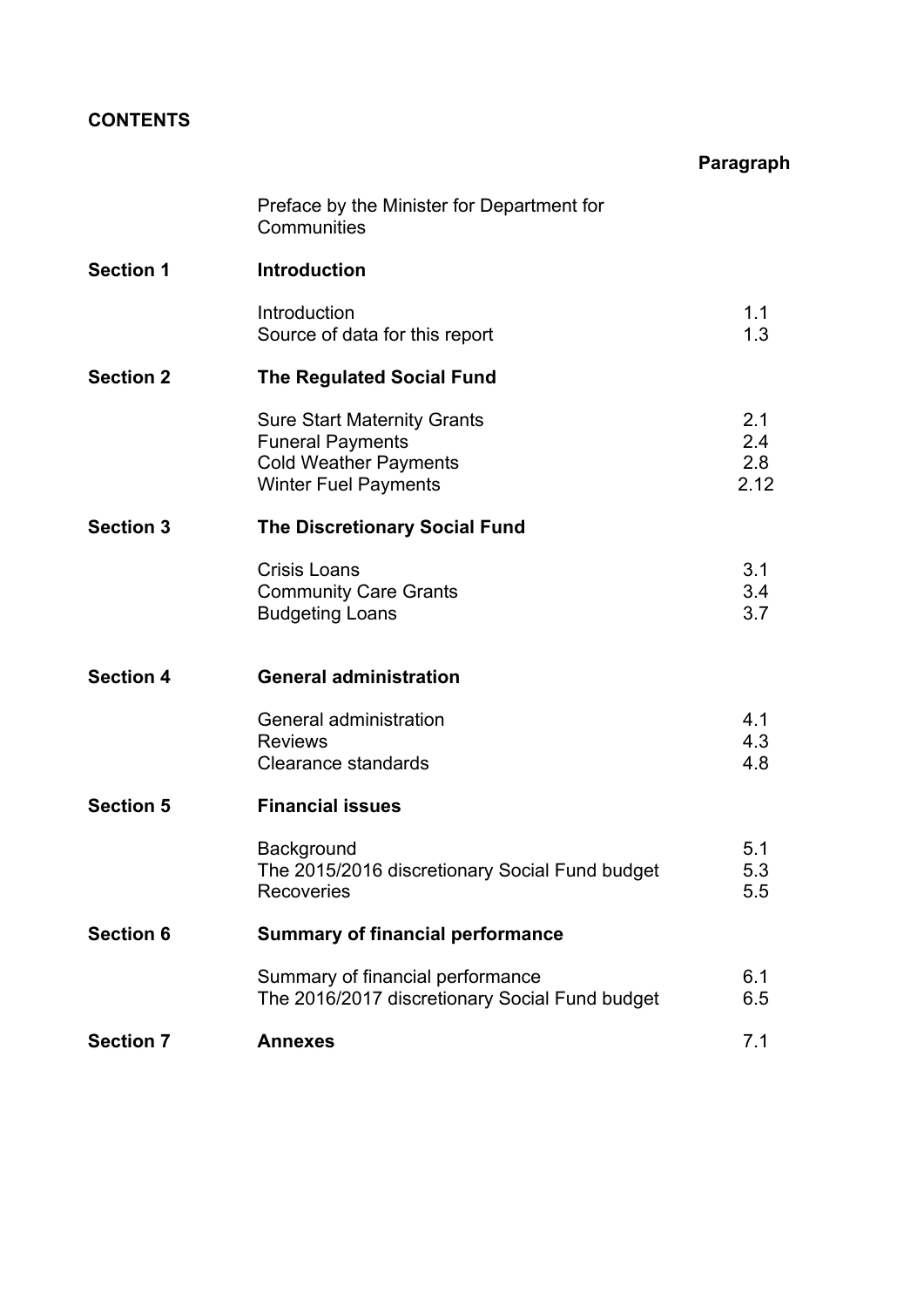# **PREFACE**

Throughout the year, the Social Fund has continued to help people on low incomes cope with unforeseen emergencies and manage unanticipated expenditure. The Fund has provided assistance with costs that many people had difficulty meeting through their regular incomes and has helped them with a variety of expenses, including funeral expenses, the costs of a new baby or one-off payments for large items, such as those required to furnish a home.

Over 123,800 Budgeting Loans were awarded totalling £54.28 million. This was in addition to over 86,900 Crisis Loans and over 18,500 Community Care Grants, which together totalled £25.43 million.

A total of 2,864 maternity grants were awarded, providing £500 to families to help meet the costs associated with a new baby. Awards amounting to £2.29 million were granted under the Funeral Payment scheme and, furthermore, the Fund also provided assistance with fuel costs with Winter Fuel Payments contributing to heating costs in 226,092 pensioner households.

At this time, I want to put on record my thanks to the current Interim Commissioner, Mr Walter Rader, for the dedication and commitment he has shown during his time in post. His personal commitment and wide ranging experience within the community, voluntary and public sectors has ensured the Fund continues to make a critically important contribution to alleviating financial hardship in our community.

This report represents the last full report on the Discretionary Social Fund. It is currently planned to replace the Discretionary Social Fund with a new Discretionary Support Scheme from November 2016. Community Care Grants and Crisis Loans for living expenses will be replaced with locally based support.

Budgeting Advances will replace Budgeting Loans, and Short-Term Advances will replace Crisis Loans for alignment purposes.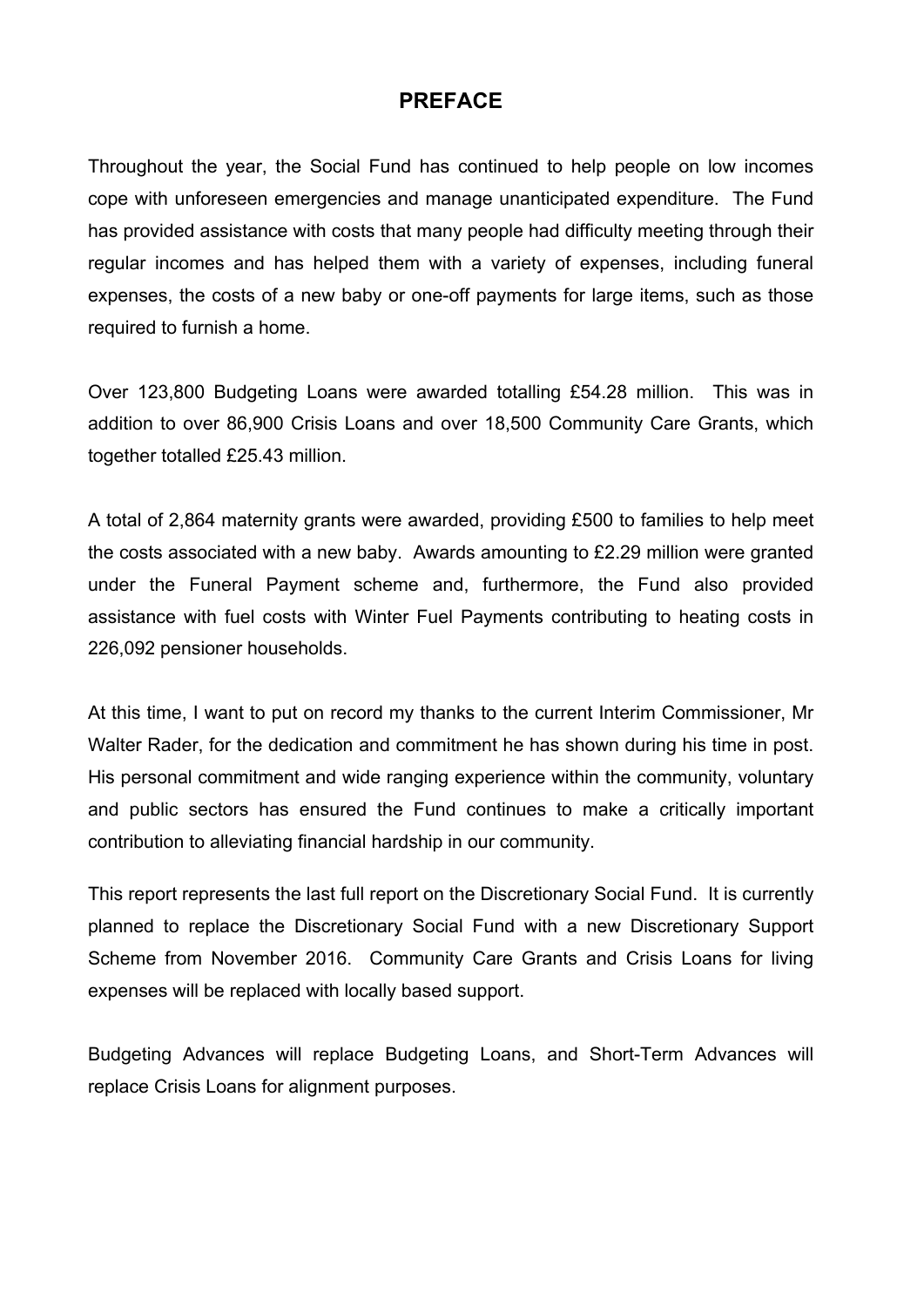While recognising the important role the Discretionary Social Fund has played in alleviating financial hardship I am confident that this essential function will continue through the proposed Discretionary Support Scheme. This support has been specifically designed to meet the needs of the people of Northern Ireland.

**Paul Givan Minister for Communities**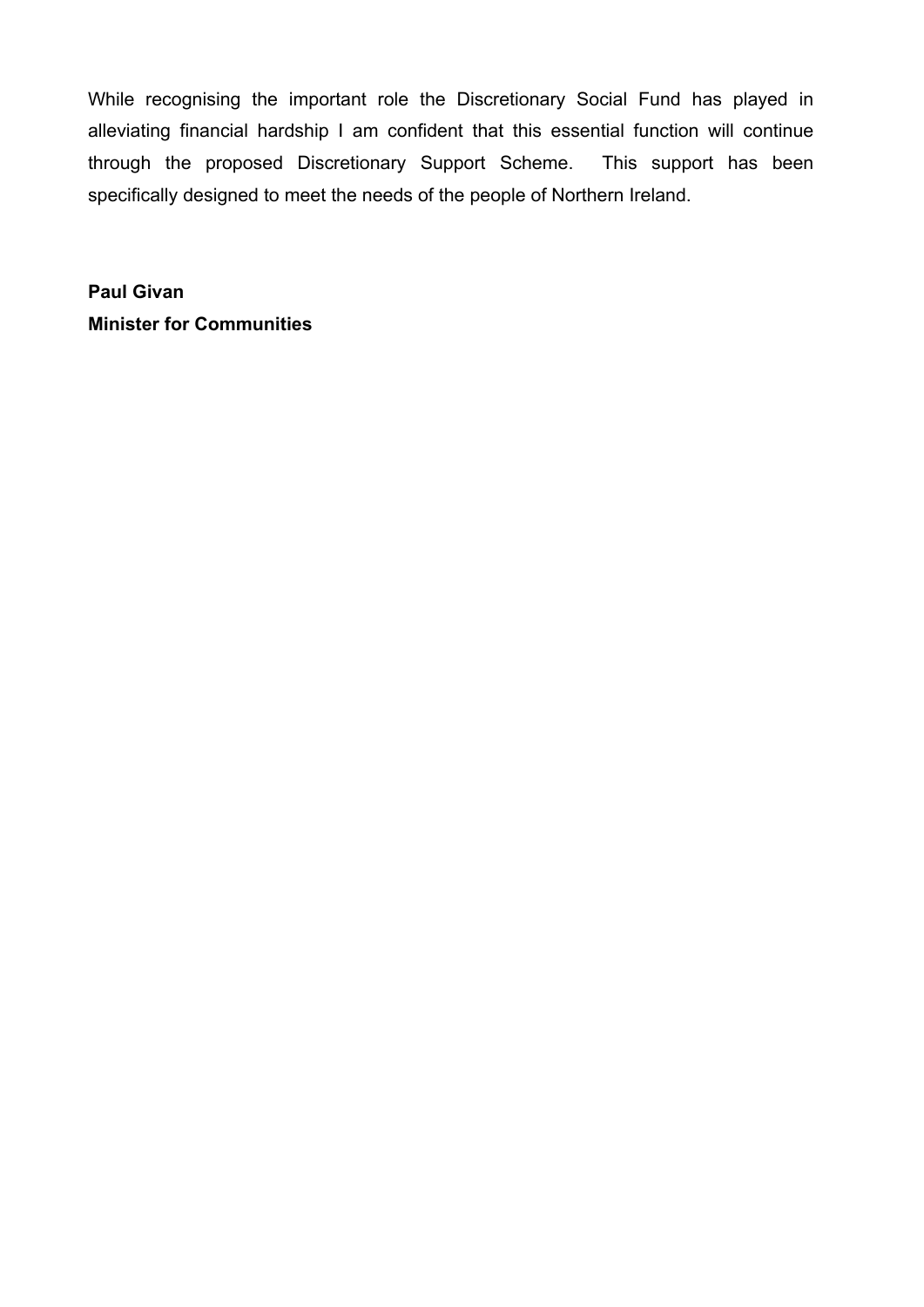# **1. INTRODUCTION**

 $\overline{a}$ 

- 1.1 This is the twenty- eighth annual report on the operation of the Social Fund, and it is laid before the Northern Ireland Assembly in accordance with section 146(5) and (6) of the Social Security Administration (Northern Ireland) Act 1992.
- 1.2 The Social Fund scheme comprises a regulated scheme made up of Maternity, Funeral, Cold Weather and Winter Fuel Payments and a discretionary scheme comprising Community Care Grants and repayable Budgeting and Crisis Loans.

## **Source of data for this report**

- 1.3 The figures in this report, unless stated otherwise, are taken from the Department's Social Fund Policy, Budget and Management Information System and from scans of the Social Fund Computer System<sup>1</sup>. Together these data sources record details of every individual application, subsequent payment decision and any outstanding repayment record and also provide useful comparative data for various purposes such as average awards, what needs they cover and how various client groups are using the Social Fund. These comparisons are shown in the annexes to this report.
- 1.4 The figures in this report, unless otherwise stated, do not include clerical cases that have not yet been built onto the Social Fund Computer System.

**<sup>1</sup> There is also a statutory requirement to produce a Social Fund White Paper Account. Current arrangements are that this is laid in the Northern Ireland Assembly separately.**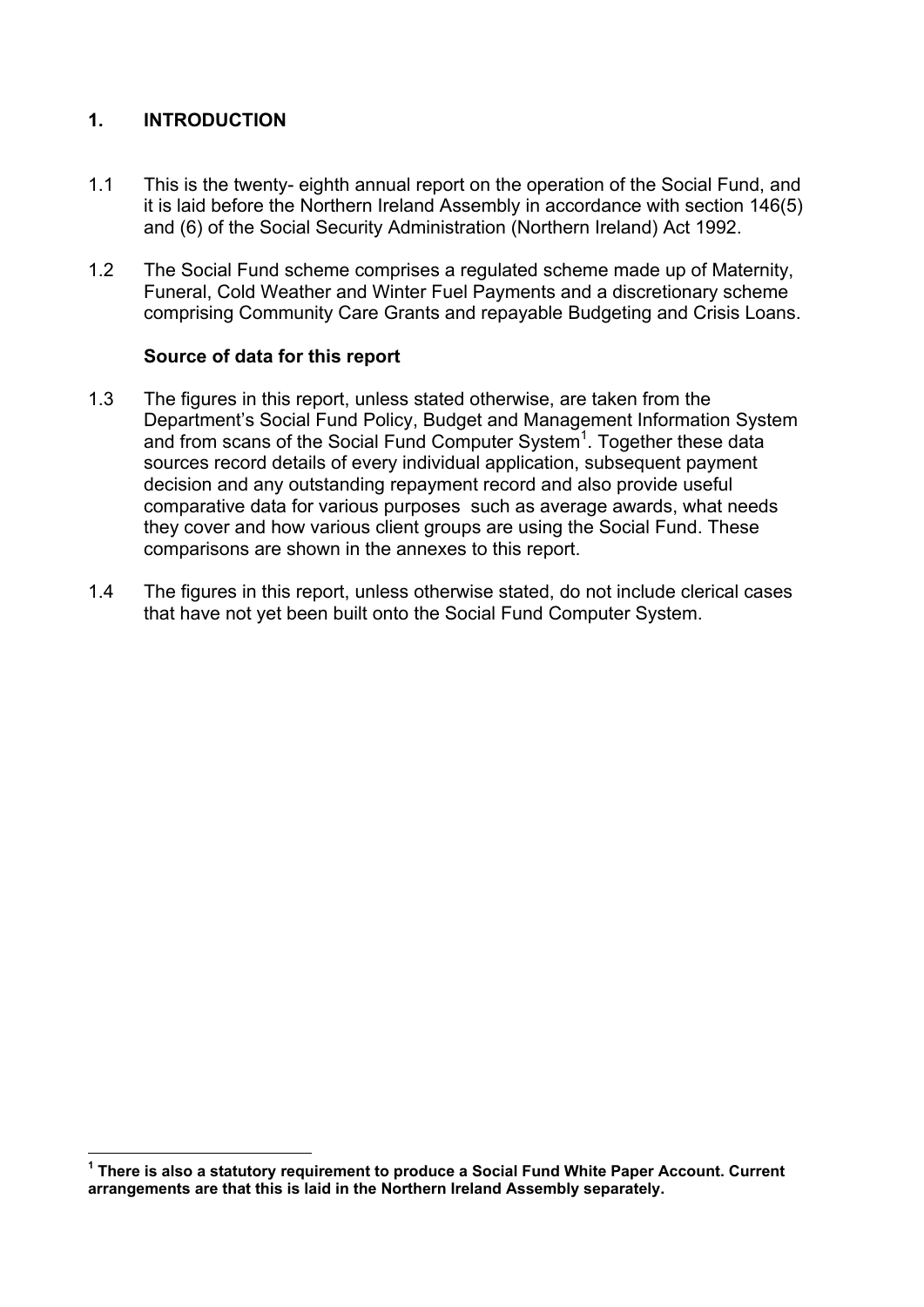# **2. THE REGULATED SOCIAL FUND**

## **Sure Start Maternity Grants**

- 2.1 The Sure Start Maternity Grant is a payment of £500 to provide important help for families with the costs of a new baby (or babies in the event of a multiple birth) if there are no other children under 16 in the claimant's family. The grant is available to recipients, and partners of recipients, of a qualifying benefit or tax credit. For claims in 2015/16 these are: Income Support; income-related Employment and Support Allowance; income-based Jobseeker's Allowance; Pension Credit; Child Tax Credit (at a rate higher than the family element); or Working Tax Credit (which includes a disability or a severe disability element).
- 2.2 Changes were introduced in respect of babies born or expected on or after 29 October 2012 to pay Sure Start Maternity Grants for the additional children of subsequent multiple births, even though there may already be a child under 16 in the family. This policy change recognises that help is needed with the costs of each additional child of a subsequent multiple birth. For example where the birth of twins follows a previous single birth, a Sure Start Maternity Grant can now be paid to help with costs of the additional child.
- 2.3 In 2015/16 2,864 awards were made worth £1.45 million. Sure Start Maternity Grant statistics are in Annexes 1, 2 and 12.

#### **Funeral Payments**

- 2.4 The Funeral Payment scheme continues to provide help towards a simple, respectful, low-cost funeral. Payments are made to a person responsible for funeral costs who is in receipt of (or whose partner is in receipt of) a qualifying benefit or tax credit. In 2015/16 the qualifying benefits and tax credits are the same as for the Sure Start Maternity Grant (see paragraph 2.1 above), but with the addition of Housing Benefit.
- 2.5 In 2015/16, 2,193 awards were made worth £2.29 million.
- 2.6 The Social Security Agency's Bereavement Service has continued to provide a means of claiming a Funeral Payment by telephone for people in receipt of income-related benefits, reporting the death of a relative or friend. Funeral Payment claims may also be made by completing and submitting the written Funeral Payment claim form.
- 2.7 Funeral Payment statistics are in Annexes 1, 2 and 12.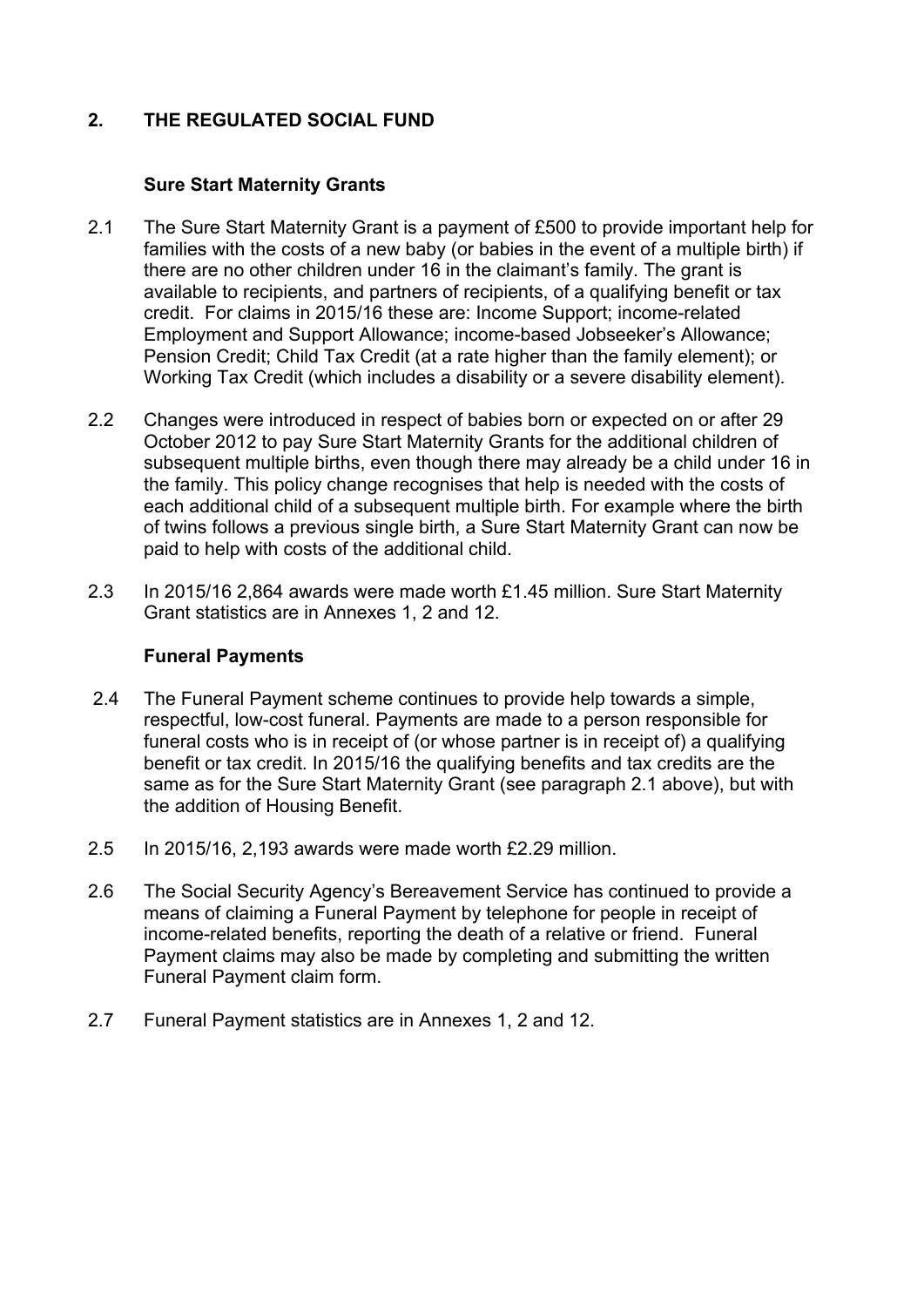# **Cold Weather Payments**

- 2.8 Cold Weather Payments provide help with additional costs of heating during periods of severe weather. The scheme runs from 1 November to 31 March each year. Every residential postcode in Northern Ireland is linked to one of the weather stations used in the scheme. A payment is made when the average temperature has been recorded as, or is forecast to be, 0ºC or below over seven consecutive days at the weather station linked to the person's postcode.
- 2.9 In 2015/16 eligible recipients of a Cold Weather Payment were:

| <b>Benefit in Payment</b> | <b>Qualifying Conditions for a Cold Weather Payment</b>                                                                                                                                                                             |
|---------------------------|-------------------------------------------------------------------------------------------------------------------------------------------------------------------------------------------------------------------------------------|
| <b>Pension Credit</b>     | Entitled to Cold Weather Payment (CWP).                                                                                                                                                                                             |
| Income Support (IS)       | Entitled to a CWP if they receive a disability premium, a<br>severe disability premium, any one of the pensioner<br>premiums, a child disability premium within IS or Child<br>Tax Credit (CTC) or they have a child under 5 years. |
| Income based              | Entitled to a CWP if they receive a disability premium, a                                                                                                                                                                           |
| Jobseeker's Allowance     | severe disability premium, any one of the pensioner                                                                                                                                                                                 |
| (JSA(IB))                 | premiums, a child disability premium within JSA(IB) or                                                                                                                                                                              |
|                           | CTC or they have child under 5 years.                                                                                                                                                                                               |
| Income-related            | Entitled to a CWP if they receive the support component,                                                                                                                                                                            |
| <b>Employment and</b>     | the work-related activity component, a severe or                                                                                                                                                                                    |
| <b>Support Allowance</b>  | enhanced disability premium, pensioner premium, or                                                                                                                                                                                  |
| (ESA(IR))                 | have a child who is disabled for whom they receive a<br>disability premium within CTC or have a child under 5<br>years.                                                                                                             |

- 2.10 In 2015/16, because of the mild winter no payments were made.
- 2.11 Cold Weather Payment statistics are in Annex 1.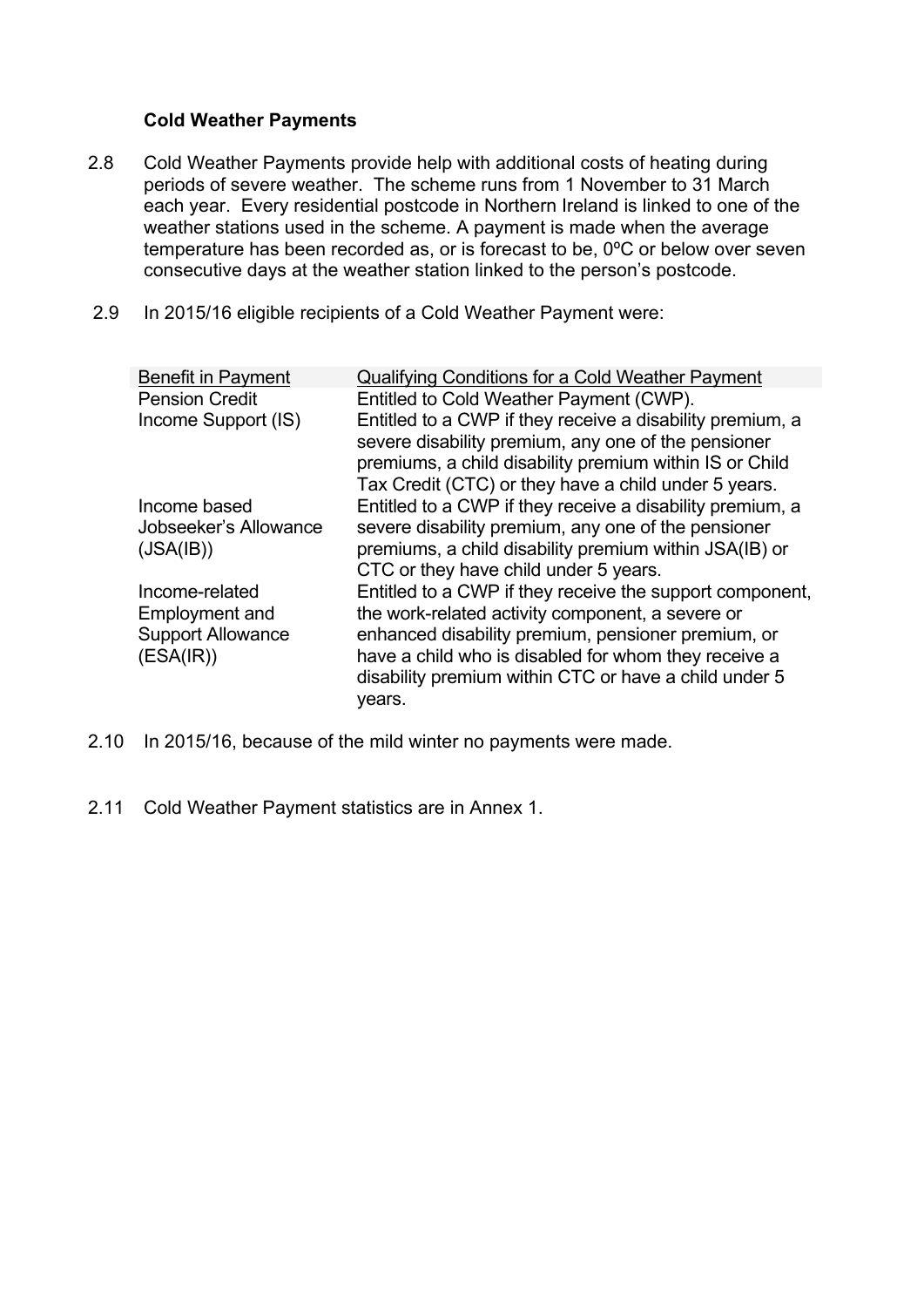## **Winter Fuel Payments**

- 2.12 Winter Fuel Payments help older people to meet heating costs. They are tax free and do not affect entitlement to social security benefits.
- 2.13 In total 307,932 people in 226,092 households benefited from a Winter Fuel Payment in 2015/2016. The total spent in 2015/2016 on Winter Fuel Payments was £53.3 million.
- 2.14 Households with someone who had reached State Pension age for women and aged up to 79 received £200 and households with someone aged 80 or over received £300.
- 2.15 Most people who had reached the State Pension age for women and who were normally living in Northern Ireland were eligible for the Winter Fuel Payment. Winter Fuel Payments are paid to people residing in another European Economic Area country or Switzerland as long as they have a genuine and sufficient link with the UK. The qualifying week for winter 2015/16 payments was the week beginning 15 September 2015.
- 2.16 The majority of payments were made automatically before Christmas 2015 without the need to claim. However, newly eligible people needed to make a claim if they were not receiving a social security benefit (or receiving only Housing Benefit or Child Benefit) during the qualifying week.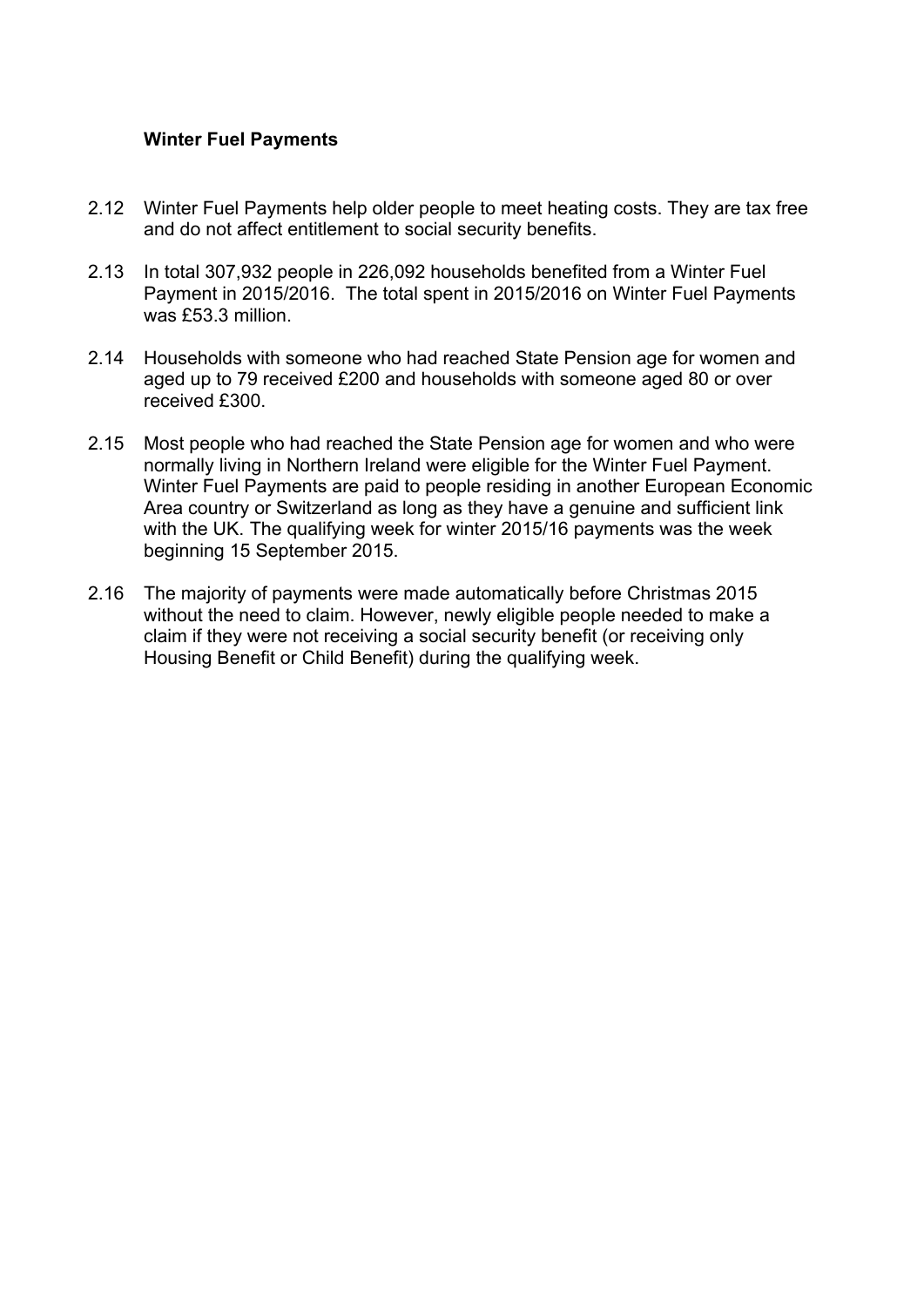# **3. THE DISCRETIONARY SOCIAL FUND**

## **Crisis Loans**

- 3.1 Crisis Loans are repayable awards. Although there are no qualifying benefit conditions, Crisis Loans are only available in certain circumstances when a person has insufficient resources to prevent a serious risk to health or safety to themselves or their family.
- 3.2 In 2015/16, a total of 86,916 payments were made, worth £11.72million.
- 3.3 Crisis Loan statistics are in Annexes 1, 3 and 8 to 11.

# **Community Care Grants**

- 3.4 Community Care Grants are not repayable. They help people with specific needs who receive a qualifying benefit to establish themselves, or to remain, in the community or to ease exceptional pressures on them and their family. The qualifying benefits are: Income Support; income-related Employment and Support Allowance; income-based Jobseeker's Allowance; and Pension Credit.
- 3.5 For 2015/16, the Community Care Grant budget was £13.72 million and 18,592 payments were made worth £13.71 million.
- 3.6 Community Care Grant statistics are in Annexes 1, 3 to 5 and 11.

# **Budgeting Loans**

- 3.7 Budgeting Loans are repayable awards. They help people who have been in receipt of a qualifying benefit for at least six months with intermittent expenses for which it is difficult to budget. The qualifying benefits are: Income Support; income-related Employment and Support Allowance; income-based Jobseeker's Allowance; and Pension Credit.
- 3.8 In 2015/16, a total of 123,853 awards were made, worth £54.28 million.
- 3.9 There is a single Budgeting Loans allocation, which is controlled and managed at a regional level to ensure that all Budgeting Loan applicants in the same circumstances are treated in a similar way wherever they live. From April 2013, this budget has been funded solely from recoveries without any additional Annually Managed Expenditure allocations.
- 3.10 The Budgeting Loan scheme will remain in place for applicants in receipt of existing income-related benefits until they migrate to Universal Credit (at which point they may be eligible for a budgeting advance). There will be no change to how Budgeting Loans are to be delivered.
- 3.11 Budgeting Loan statistics are in Annexes 1, 3, 6, 7, 10 and 11.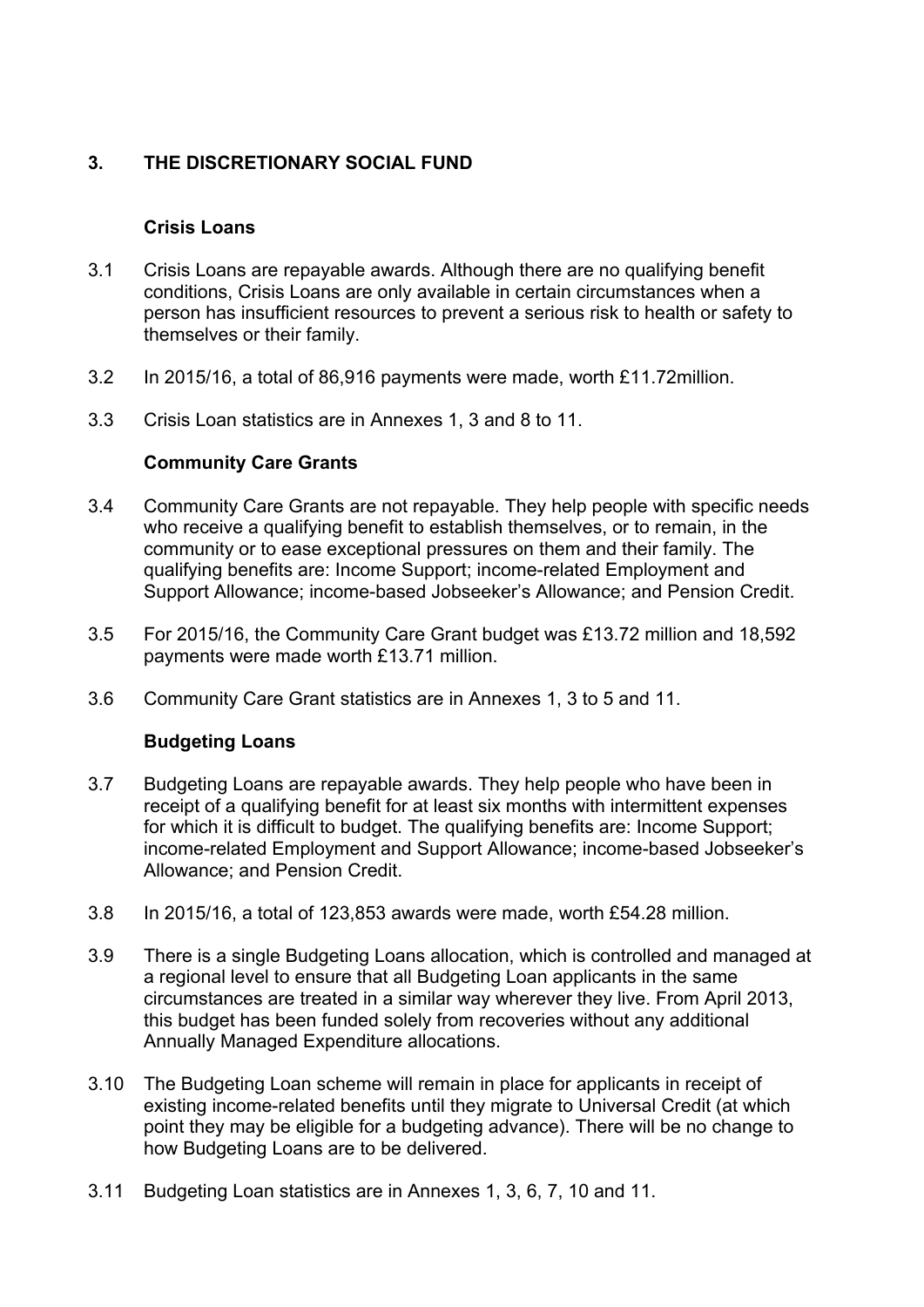# **4. GENERAL ADMINISTRATION**

- 4.1 In 2015/16, the Social Fund was delivered via the Social Security Agency's local offices. This included a dedicated Crisis Loan telephone service to deal with applications for living expenses over the telephone.
- 4.2 The normal method of applying for Funeral Payments, Sure Start Maternity Grants, Budgeting Loans and Community Care Grants is in writing. The Bereavement Service, however, takes Funeral Payment claims over the telephone when a potential Funeral Payment recipient prefers this to making a written claim.

## **Reviews**

- 4.3 A discretionary Social Fund applicant who is dissatisfied with the initial decision on their application may apply to have the decision reviewed. Consideration is given to whether the law (including Directions and Guidance) has been applied correctly, and the case handled fairly and reasonably.
- 4.4 A reviewing officer within the Social Security Agency carries out the first review and the outcome is notified to the applicant. In 2015/2016, the Social Security Agency dealt with over 9,900 applications for first review.
- 4.5 Applicants who remained dissatisfied were able to ask for a further review by a Social Fund Inspector at the Office of the Social Fund Commissioner. Social Fund Inspectors are appointed by the Social Fund Commissioner. In 2015/2016, Social Fund Inspectors reviewed 1,818 reviewing officer decisions.
- 4.6 The Social Fund Commissioner has reported separately on the standard of reviews carried out by Social Fund Inspectors. His report is published in conjunction with this one.
- 4.7 A summary of Social Fund review applications is set out in Annex 11.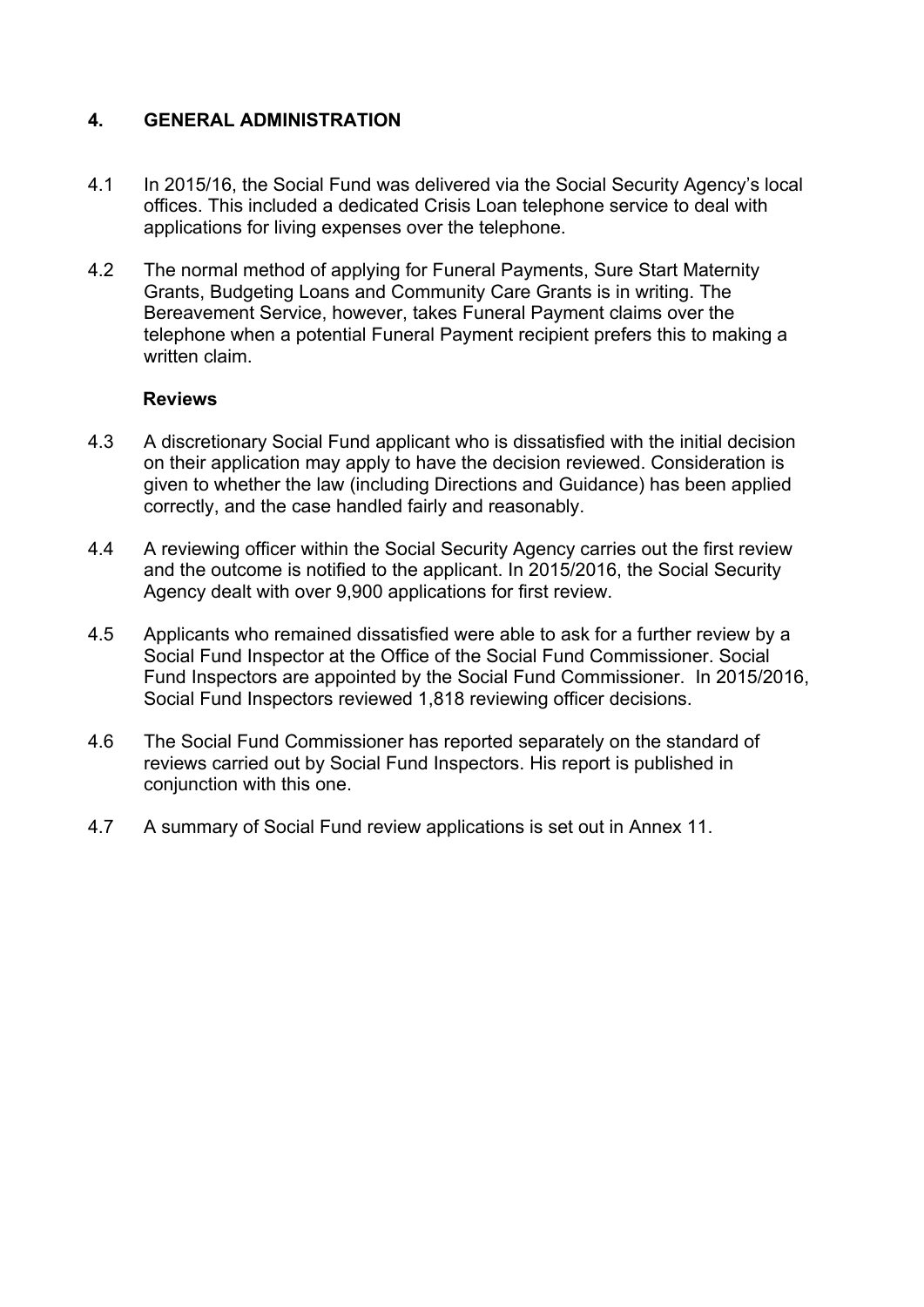## **Clearance standards**

4.8 Local and regional performance is monitored against a comprehensive set of Social Fund clearance standards. The achievement against the standard in 2015/16 is shown below.

| <b>Average Actual Clearance Times (AACT)</b><br>(working days) | <b>AACT Standard</b> | Achieved in<br>2015/16 |
|----------------------------------------------------------------|----------------------|------------------------|
| <b>Community Care Grants</b>                                   | 12                   | 6.5                    |
| <b>Budgeting Loans</b>                                         | 4                    | 2.9                    |
| Crisis Loans                                                   | 2                    | 1.0                    |
| Local Review of above grants and loans                         | 10                   | 4.5                    |
| <b>Funeral Payments</b>                                        | 11                   | 7.1                    |
| <b>Sure Start Maternity Grants</b>                             | 5                    | 2.8                    |

4.9 The standard for Average Actual Clearance Times was met for all Social Fund applications.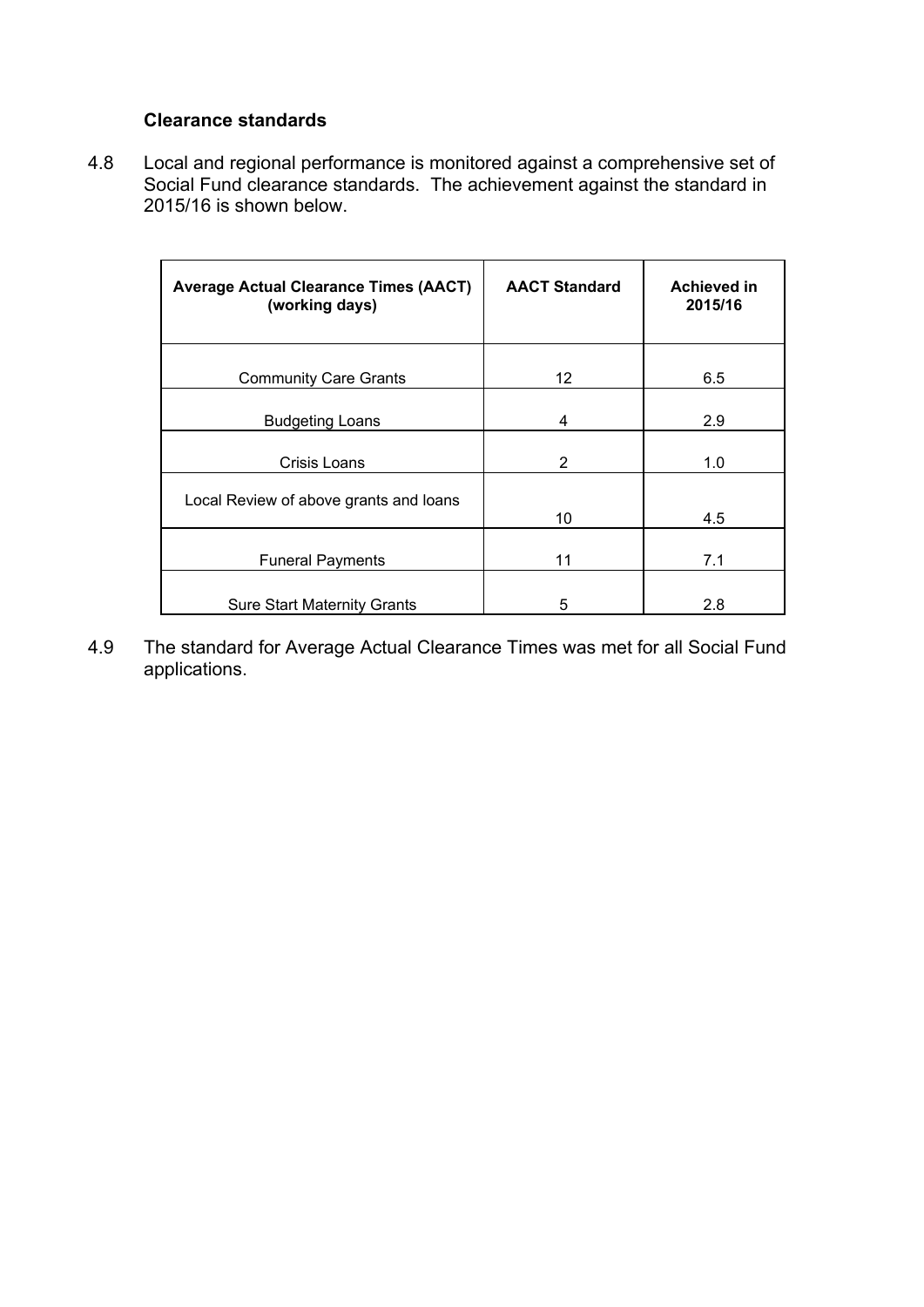## **5. FINANCIAL ISSUES**

## **Background**

- 5.1 Payments from the regulated Social Fund are entitlement based and not paid from a cash-limited budget. Regulations prescribe the circumstances and amounts that are payable.
- 5.2 Regional cash-limited budgets are allocated for loans and grants. There is a regional allocation for the Budgeting and Crisis Loans budgets. The grants budget is distributed to six Social Fund Benefit Processing Centres.

## **The 2015/2016 discretionary Social Fund budget**

- 5.3 In April 2015 the total gross budget of £84.29 million comprised:
	- £15.49 million of new annually managed expenditure (AME).
	- Budgeting Loan recoveries of £54.6 million.
	- Crisis Loan recoveries of £14.2 million.
- 5.4 The gross discretionary budgets allocated in April 2015 were:
	- Community Care Grants £13.72 million
	- Budgeting Loans £54.60 million
	- Crisis Loans £15.97 million.

#### **Recoveries**

- 5.5 The Social Security Agency's Debt Management Unit manages the recovery of Social Fund loans from the majority of people who are no longer in receipt of benefit.
- 5.6 In 2015/16 the Debt Management Unit registered 53,862 new Social Fund loan referrals.
- 5.7 £13.46 million was recovered through the repayment of Crisis Loans.
- 5.8 £54.82 million was recovered through the repayment of Budgeting Loans.
- 5.9 Details of recoveries are given in Annexes 1 and 10.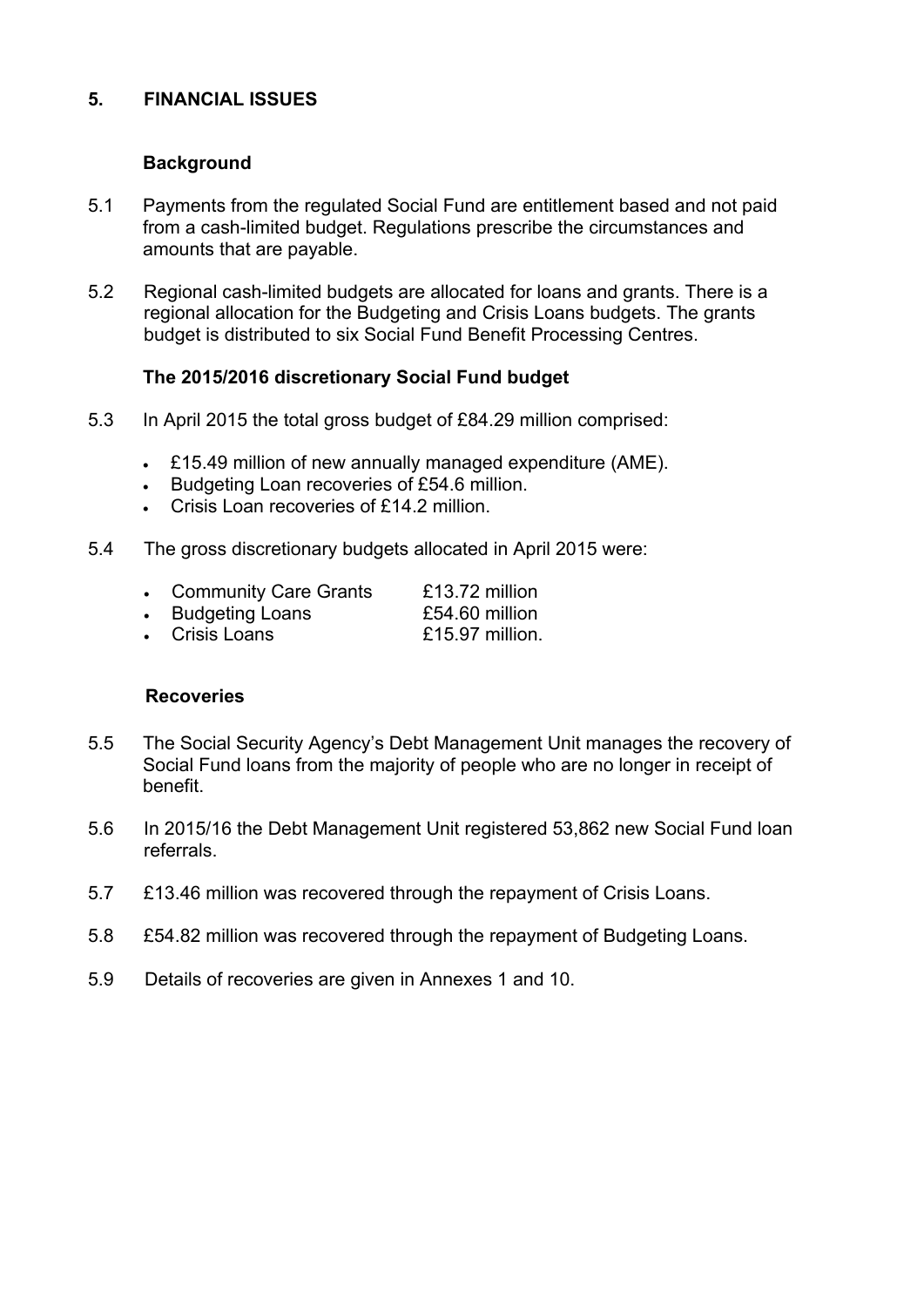# **6. SUMMARY OF FINANCIAL PERFORMANCE**

- 6.1 In 2015/16 the Social Fund provided payments of just over £83.4 million, with an additional £53.3 million of Winter Fuel Payments paid to 226,092 households that include someone who had reached state pension age for women.
- 6.2 Compared to 2014/15, the 2015/16 figures show:
	- Overall there were 294,650 applications in 2015/16 to the Discretionary Social Fund, 23,004 less than in 2014/15.
	- Applications received for Community Care Grants decreased by 10.7% from 40,277 in 2014/15 to 35,973 in 2015/16.
	- The proportion of Community Care Grant decisions resulting in an initial award increased from 45.3% in 2014/15 to 51.0% in 2015/16.
	- Applications received for Crisis Loans decreased by 8.6% from 121,411 in 2014/15 to 110,963 in 2015/16.
	- The proportion of Crisis Loan decisions resulting in an initial award decreased from 79.6% in 2014/15 to 78.3% in 2015/16.
	- Applications received for Budgeting Loans decreased by 5.3% from 155,966 in 2014/15 to 147,714 in 2015/16.
	- The proportion of Budgeting Loan decisions resulting in an initial award increased from 81.5% in 2014/15 to 83.1% in 2015/16.
- 6.3 Gross expenditure on Budgeting Loans was £54.28million, and gross expenditure on Crisis Loans was £11.72million. Expenditure on Community Care Grants was £13.71 million.
- 6.4 Overall during 2015/16, the discretionary Social Fund provided help in the form of 229,361 awards.

# **The 2016/2017 discretionary Social Fund budget**

6.5 In April 2016 the total gross budget of £83.89 million comprised:

| • Grants budget distributed to budget areas | £13.72m |
|---------------------------------------------|---------|
| • Loans budget                              | £53.20m |
| • Crisis Loans budget                       | £16.97m |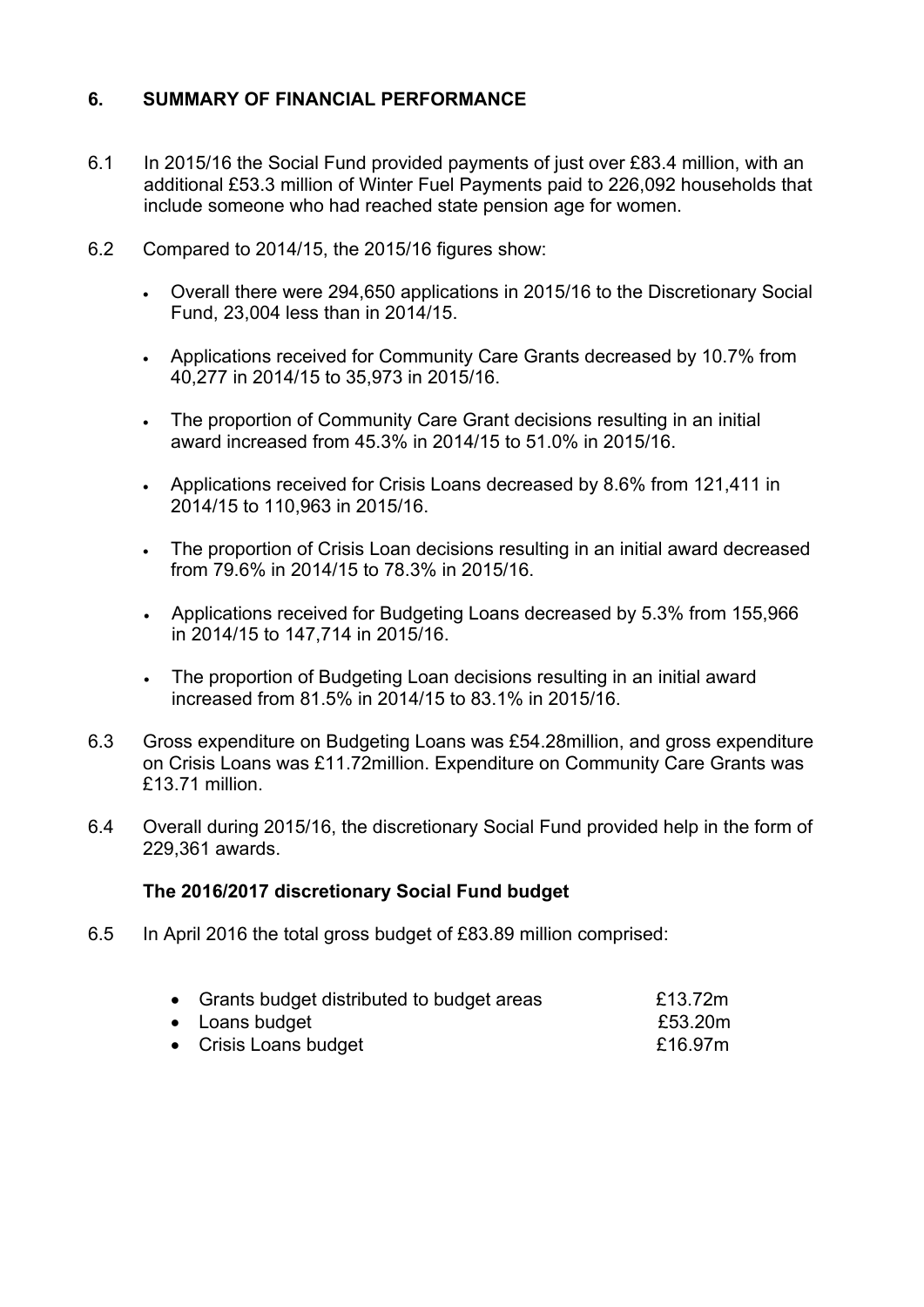# 7. **INDEX TO ANNEXES**

# **General**

1. Social Fund summary statistics

# **The Regulated Social Fund**

2. Sure Start Maternity Grants and Funeral Payments: awards by claimant group and by qualifying benefit or tax credit

# **The Discretionary Social Fund**

- 3. Discretionary Grants and Loans gross expenditure by applicant group
- 4. Community Care Grants: expenditure by Direction 4
- 5. Community Care Grants: reasons for initial refusal by applicant group
- 6. Budgeting Loans: initial awards by family composition and comparison with 2014/15
- 7. Budgeting Loans: reasons for initial refusal by applicant group
- 8. Crisis Loans: gross expenditure by application purpose
- 9. Crisis Loans: reasons for initial refusal by applicant group
- 10. Loan Recovery and repayment source
- 11. Summary of Social Fund Review applications

# **Social Fund Appeals**

12. Summary of Social Fund Appeals

# **Client Groups and Applicant Groups**

13. Client Groups and Applicant or Claimant Group definitions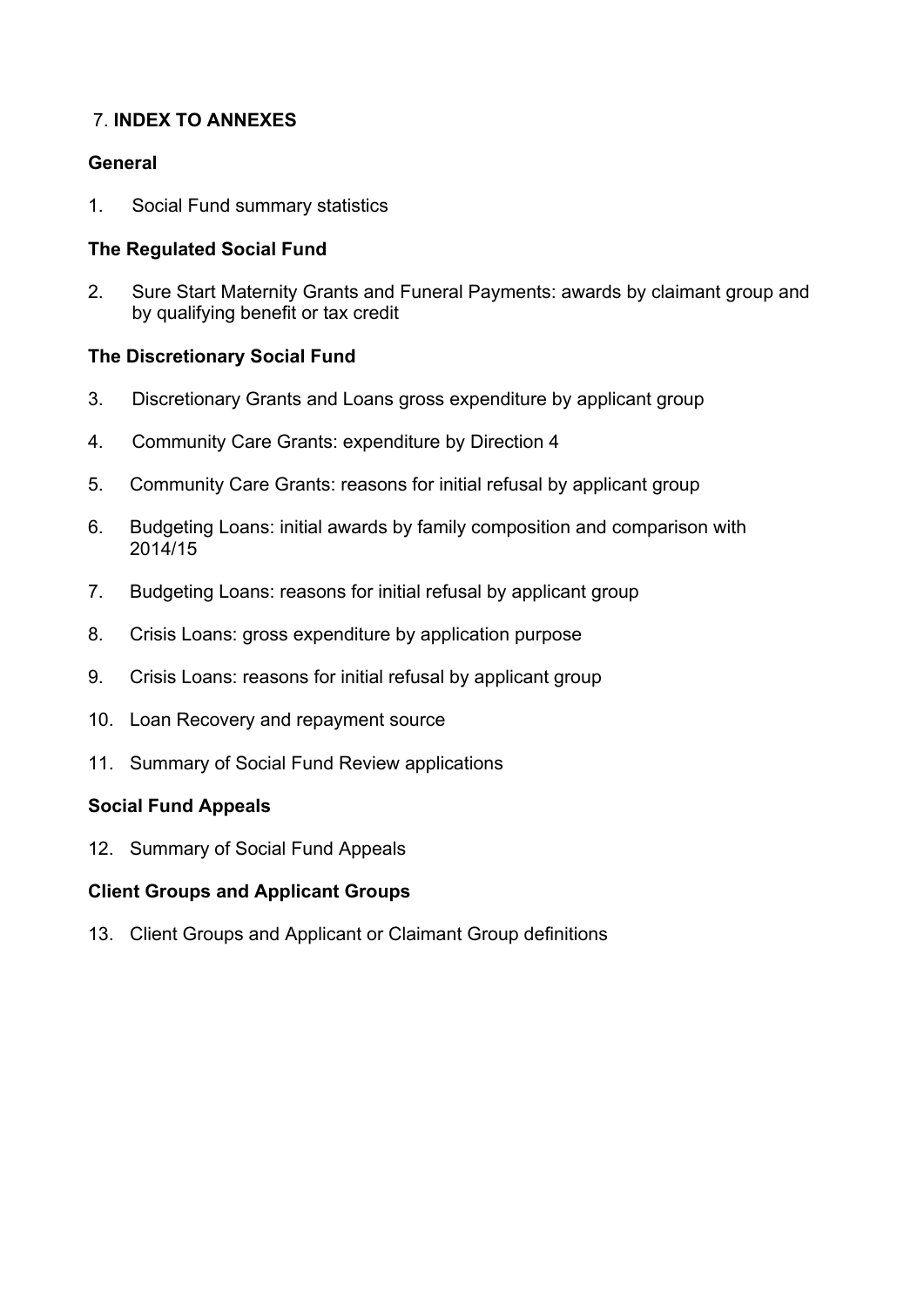# **NORTHERN IRELAND SOCIAL FUND SUMMARY STATISTICS**

|                                     | <b>REGULATED SOCIAL</b><br><b>FUND</b> |            |           | <b>DISCRETIONARY</b><br><b>SOCIAL FUND</b> |         |           |  |
|-------------------------------------|----------------------------------------|------------|-----------|--------------------------------------------|---------|-----------|--|
|                                     | <b>SSMG</b>                            | <b>CWP</b> | <b>FP</b> | <b>CCG</b>                                 | BL      | <b>CL</b> |  |
| <b>Applications received</b>        | 5,927                                  | N/A        | 3,365     | 35,973                                     | 147,714 | 110,963   |  |
| <b>Initial decisions</b>            | 5,915                                  | N/A        | 3,359     | 36,437                                     | 149,093 | 111,044   |  |
| <b>Awards</b>                       | 2,864                                  | N/A        | 2,193     | 18,592                                     | 123,853 | 86,916    |  |
| Awards as % of initial<br>decisions | 48.4                                   | N/A        | 65.3      | 51.0                                       | 83.1    | 78.3      |  |
| Initial refusals                    | 3,210                                  | N/A        | 1,242     | 17,779                                     | 22,869  | 22,054    |  |
| <b>Gross expenditure</b><br>£m      | 1.45                                   | N/A        | 2.29      | 13.71                                      | 54.28   | 11.72     |  |
| <b>Recoveries £m</b>                | N/A                                    | N/A        | 0.14      | N/A                                        | 54.82   | 13.45     |  |
| Net expenditure £m                  | 1.45                                   | N/A        | 2.15      | 13.71                                      | $-0.54$ | $-1.7$    |  |
| Average award                       | £506.46                                | N/A        | £1,045.05 | £592.77                                    | £435.21 | £133.82   |  |

KEY

SSMG = SURE START MATERNITY GRANT CCG =COMMUNITY CARE GRANT<br>CWP = COLD WEATHER PAYMENT BL = BUDGETING LOAN CWP = COLD WEATHER PAYMENT FP = FUNERAL PAYMENT CL = CRISIS LOAN N/A = not applicable

#### NOTES:

- 1. Average SSMG award reflects multiple births.
- 2. There is no requirement to claim Cold Weather Payments.
- 3. The number of discretionary awards made after review is not included in the table. However, gross expenditure does include awards made after review, reconsideration or appeal.
- 4. For the regulated Social Fund, the method of calculating average awards is to divide gross expenditure by the number of awards (including those made after reconsideration or appeal).
- 5. For the discretionary Social Fund, the method of calculating average awards is to divide initial gross expenditure (excluding the value of review awards) by the number of initial awards.
- 6. The difference between applications received, initial decisions, awards and initial refusals, is due to: applications being withdrawn; applicants rejecting or not responding to loan offers; and, not decided at the time the count was made.
- 7. Cold Weather Payment figures are taken from Departmental records.
- 8. Figures and percentages may not sum due to rounding.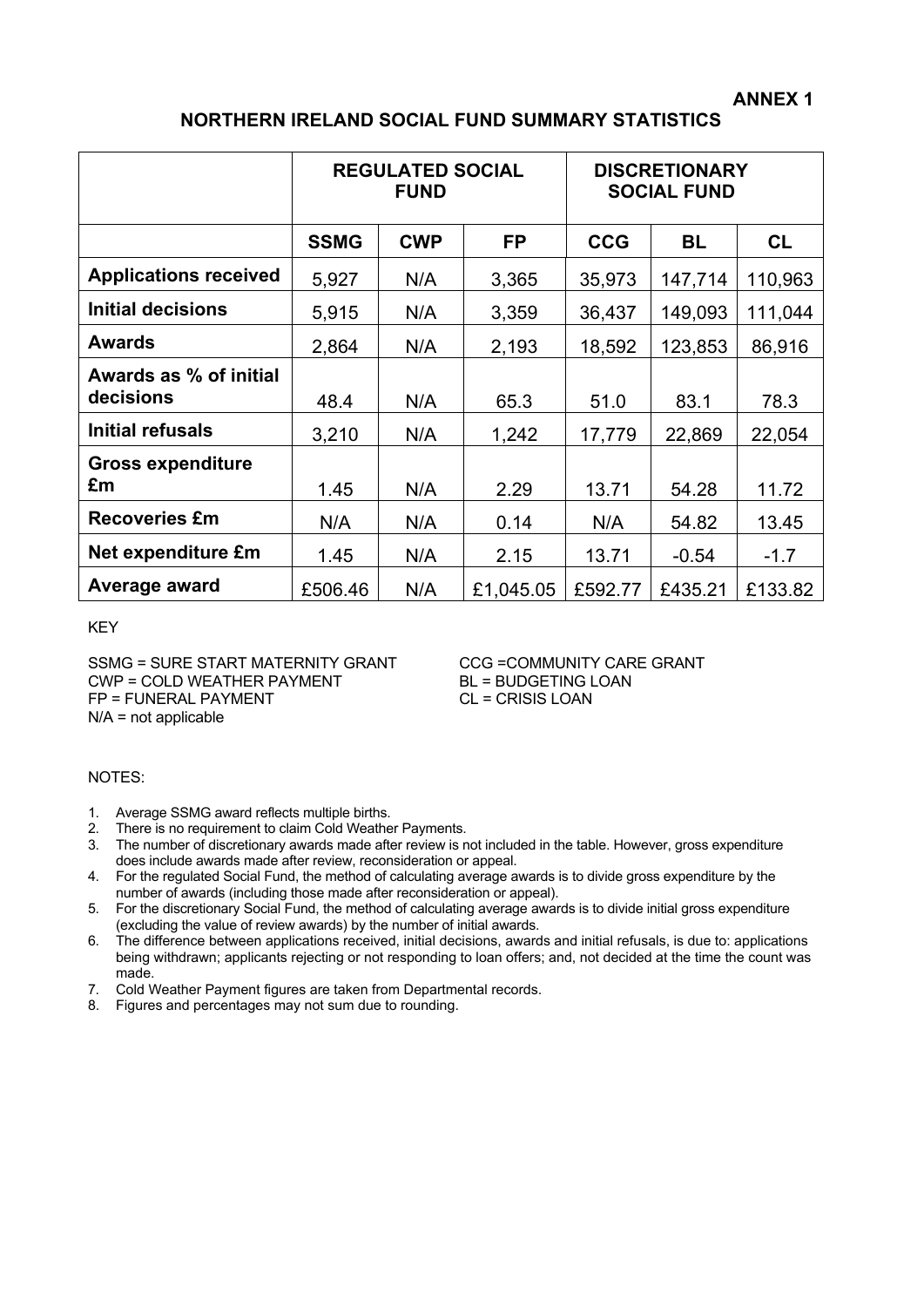## **SURE START MATERNITY GRANTS AND FUNERAL PAYMENTS AWARDS BY CLAIMANT GROUP**

| <b>Claimant Group</b> | <b>Sure Start Maternity</b><br><b>Grants</b> |       |                | <b>Funeral Payments</b> |
|-----------------------|----------------------------------------------|-------|----------------|-------------------------|
|                       | <b>Awards</b>                                | $\%$  | <b>Awards</b>  | $\%$                    |
| <b>Pensioners</b>     | 1                                            | 0.0   | 810            | 36.9                    |
| <b>Unemployed</b>     | 470                                          | 16.4  | 218            | 9.9                     |
| <b>Disabled</b>       | 201                                          | 7.0   | 113            | 5.2                     |
| <b>Lone Parents</b>   | 268                                          | 9.4   | 88             | 4.0                     |
| <b>Employed</b>       | 623                                          | 21.8  | 22<br>1.0      |                         |
| <b>Others</b>         | 1,301                                        | 45.4  | 942<br>43.0    |                         |
| <b>Total</b>          | 2,864                                        | 100.0 | 2,193<br>100.0 |                         |

## **AWARDS BY QUALIFYING BENEFIT OR TAX CREDIT**

| <b>Qualifying Benefit</b>                                                                                                                               | <b>Sure Start Maternity</b><br><b>Grants</b> |                                         | <b>Funeral</b> | <b>Payments</b>      |
|---------------------------------------------------------------------------------------------------------------------------------------------------------|----------------------------------------------|-----------------------------------------|----------------|----------------------|
|                                                                                                                                                         | <b>Awards</b>                                | $%$ of<br><b>Total</b><br><b>Awards</b> | <b>Awards</b>  | % of Total<br>Awards |
| <b>Income Support, Employment</b><br>and Support Allowance (income-<br>related), Jobseekers Allowance<br>(income-based) and Pension<br><b>Credit</b>    | 1,633                                        | 57.0                                    | 1,778          | 81.1                 |
| Child Tax Credit (at a rate higher<br>than the family element)/Working<br>Tax Credit (which includes a<br>disability or a severe disability<br>element) | 1,231                                        | 43.0                                    | 197            | 9.0                  |
| <b>Housing Benefit</b>                                                                                                                                  | N/A                                          | N/A                                     | 218            | 9.9                  |
| <b>Total</b>                                                                                                                                            | 2,864                                        | 100.0                                   | 2,193          | 100.0                |

#### NOTES:

4. Figures and percentages may not sum due to rounding.

<sup>1.</sup> Claimant group definitions are in Annex 13.

<sup>2.</sup> These tables include awards made after reconsideration or appeal.

<sup>3.</sup> If an award is made to a claimant who receives more than one qualifying benefit or tax credit, then the award is recorded under the qualifying benefit or tax credit which appears first in the table above.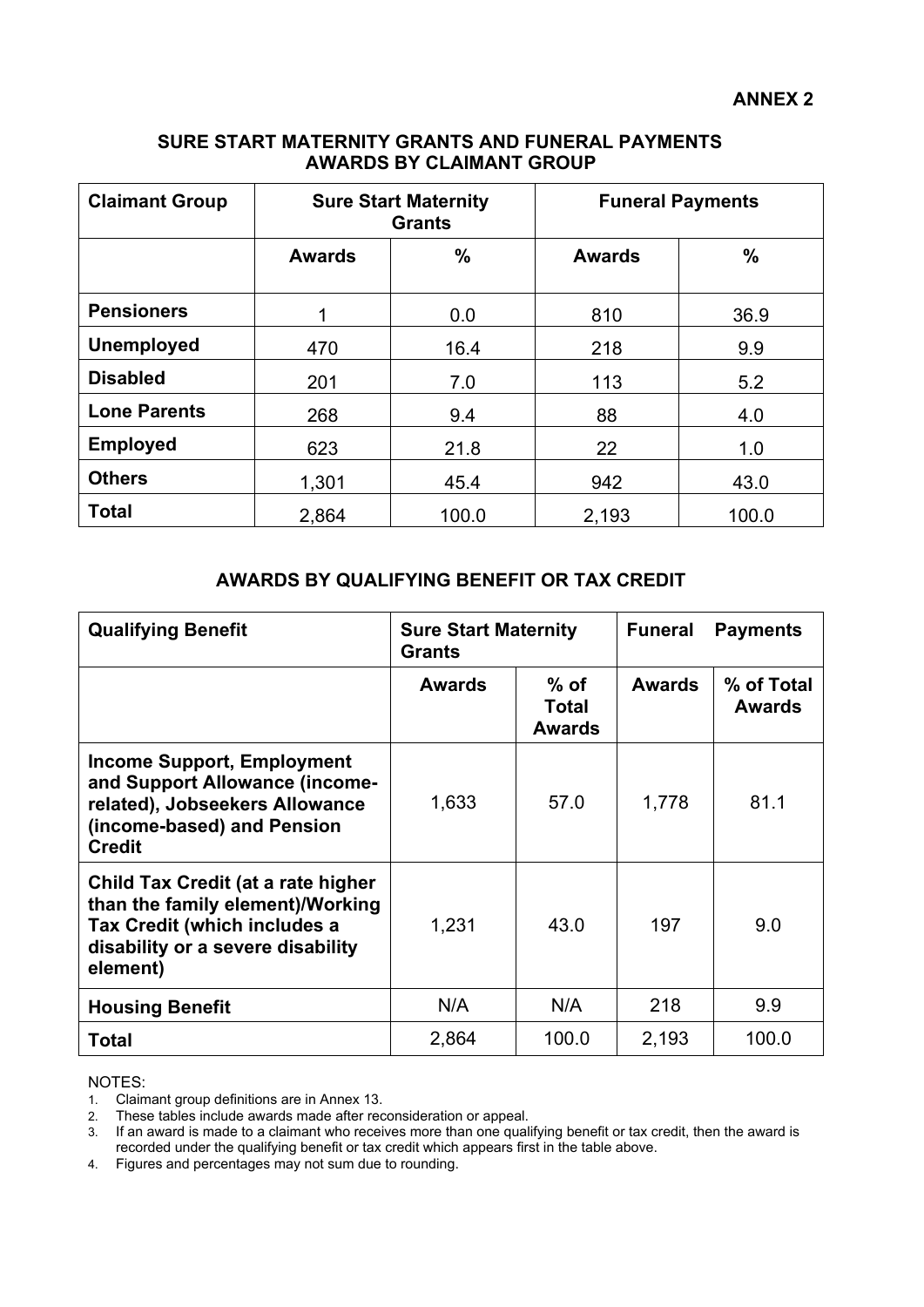## **DISCRETIONARY GRANTS AND LOANS**

# **GROSS EXPENDITURE BY APPLICANT GROUP**

| <b>Applicant</b><br>Group | <b>Community Care</b><br><b>Grants</b> |                                 | <b>Budgeting Loans</b> |                             | <b>Crisis Loans</b> |                                         |  |
|---------------------------|----------------------------------------|---------------------------------|------------------------|-----------------------------|---------------------|-----------------------------------------|--|
|                           | Amount £                               | $%$ of<br><b>Total</b><br>Amoun | Amount £               | % of Total<br><b>Amount</b> |                     | $%$ of<br><b>Total</b><br><b>Amount</b> |  |
| <b>Pensioners</b>         | 2,626,787                              | 19.2                            | 4,502,123              | 8.3                         | 288,268             | 2.5                                     |  |
| <b>Unemployed</b>         | 842,854                                | 6.2                             | 8,796,554              | 16.2                        | 4,349,778           | 37.1                                    |  |
| <b>Disabled</b>           | 5,393,397                              | 39.4                            | 16,648,806             | 30.7                        | 3,269,861           | 27.9                                    |  |
| <b>Lone Parents</b>       | 2,546,553                              | 18.6                            | 14,556,983             | 26.8                        | 2,306,701           | 19.7                                    |  |
| <b>Others</b>             | 2,294,948                              | 16.7                            | 9,778,472              | 18.0                        | 1,505386            | 12.8                                    |  |
| <b>Total</b>              | 13,704,539                             | 100.0                           | 54,282,938             | 100.0                       | 11,719,994          | 100.0                                   |  |

NOTES:

- 1. Applicant group definitions are in Annex 13.
- 2. This table includes awards on review.
- 3. Figures and percentages may not sum due to rounding.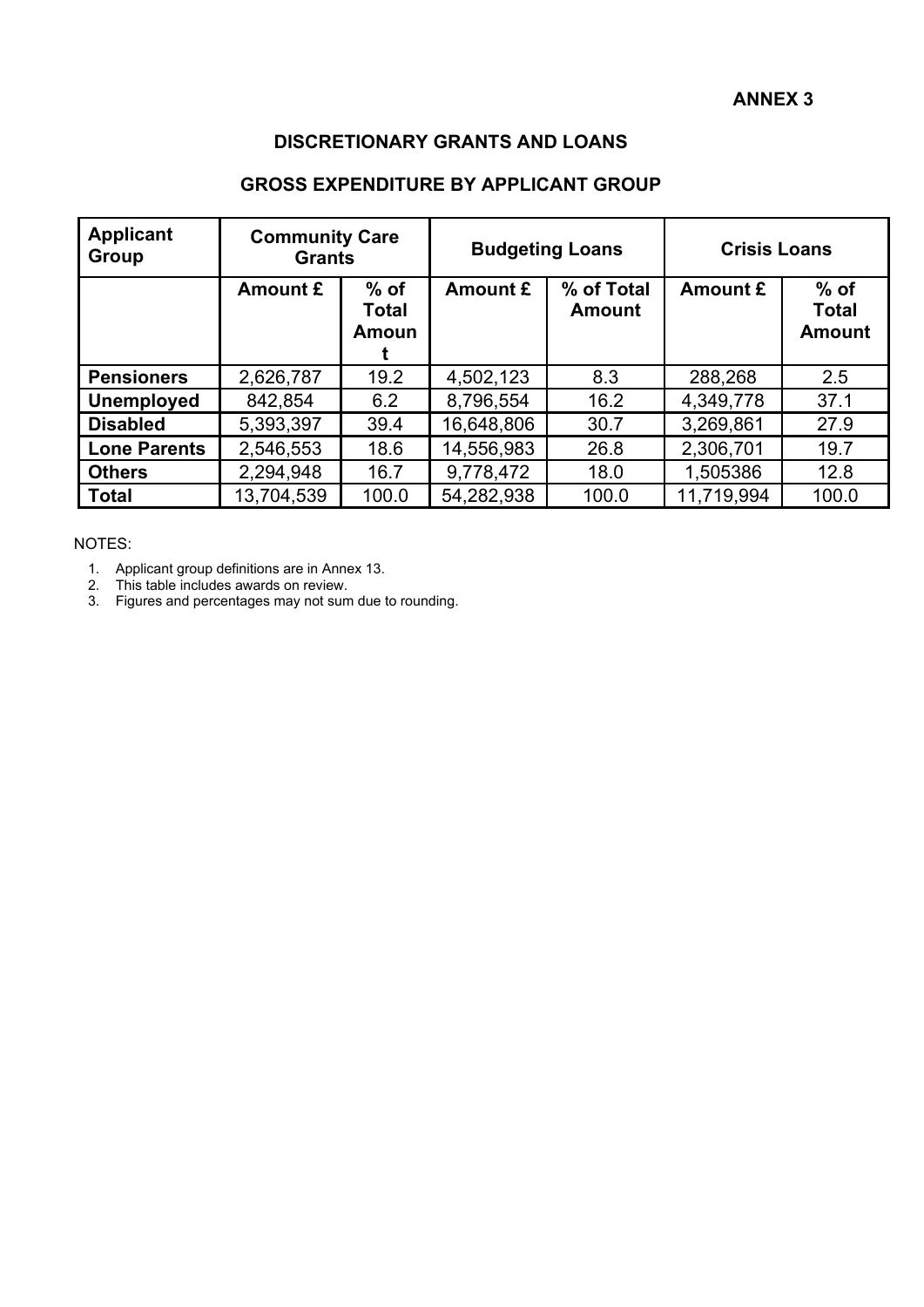# **COMMUNITY CARE GRANTS - EXPENDITURE BY DIRECTION 4**

| <b>Direction 4 Condition Satisfied</b>                           | Amount £   | % of Total<br><b>Amount</b> |
|------------------------------------------------------------------|------------|-----------------------------|
| Direction 4(a)(i)<br>People moving out of institutional or       | 290,531    | 2.1                         |
| residential care                                                 |            |                             |
| Direction 4(a)(ii)                                               |            |                             |
| Helping people stay in the community                             | 5,656,487  | 41.3                        |
| Direction 4(a)(iii)                                              | 7,027,487  | 51.3                        |
| <b>Families under exceptional pressure</b>                       |            |                             |
| Direction 4(a)(iv)                                               |            |                             |
| Prisoner or young offender on release on<br>temporary licence    | 3,811      | 0.0                         |
| Direction $4(a)(v)$                                              |            |                             |
| People setting up home as a planned<br>programme of resettlement | 391,799    | 2.9                         |
| Direction 4(b)                                                   |            |                             |
| <b>Travelling expenses</b>                                       | 334,423    | 2.4                         |
| <b>Total</b>                                                     | 13,704,538 | 100.0                       |

NOTES:

1. If more than one condition is satisfied by an application it will be recorded under the first condition, in the order set out in the table.

2. This table includes awards on review.

- 3. Figures are estimated as the Management Information System does not split expenditure made after a review by the part of direction 4 satisfied.
- 4. Figures and percentages may not sum due to rounding.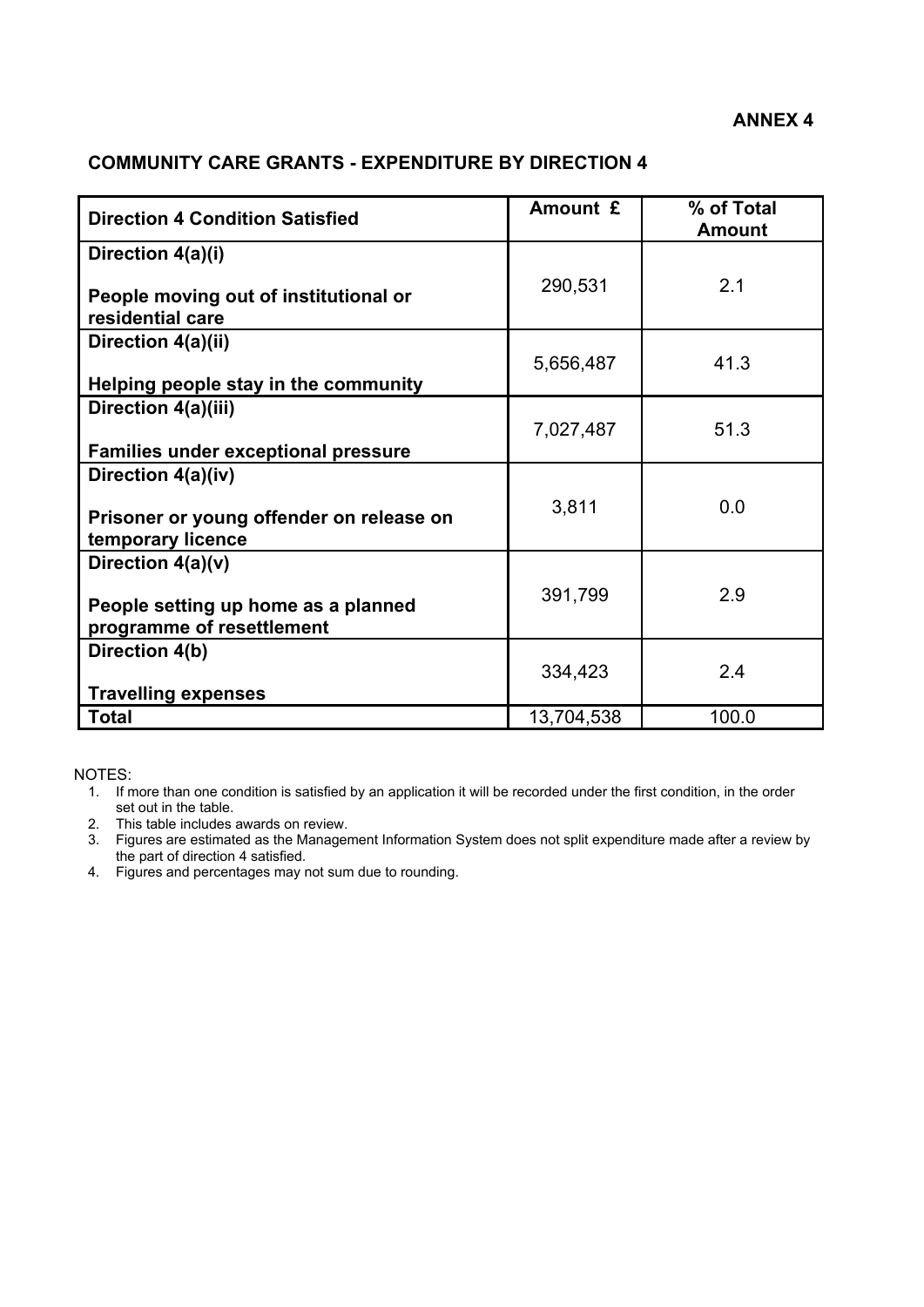#### **COMMUNITY CARE GRANTS -**

#### **REASONS FOR INITIAL REFUSAL BY APPLICANT GROUP**

*Counts* 

| ovunu                                                      |                   |                   |                 |                        |               |              |
|------------------------------------------------------------|-------------------|-------------------|-----------------|------------------------|---------------|--------------|
| <b>Reason for Refusal</b>                                  | <b>Pensioners</b> | <b>Unemployed</b> | <b>Disabled</b> | Lone<br><b>Parents</b> | <b>Others</b> | <b>Total</b> |
| Savings sufficient to meet cost                            | 134               | 4                 | 37              |                        | 14            | 190          |
| Not in receipt of a qualifying benefit &<br>unlikely to be | 119               | 220               | 757             | 67                     | 704           | 1,867        |
| <b>Excluded items</b>                                      | 56                | 70                | 328             | 199                    | 84            | 737          |
| Amount less than £30, not travelling<br>expenses           | 0                 | $\overline{0}$    | 0               | $\mathbf 0$            | 0             | 0            |
| Direction 4 not satisfied                                  | 950               | 1,896             | 4,428           | 2,339                  | 1,984         | 11,597       |
| Previous application and decision                          | 21                | 24                | 109             | 33                     | 56            | 243          |
| <b>Insufficient priority</b>                               | 445               | 102               | 1,333           | 264                    | 445           | 2,589        |
| <b>Other</b>                                               | 83                | 20                | 263             | 64                     | 68            | 498          |
| <b>Total</b>                                               | 1,808             | 2,336             | 7,255           | 2,967                  | 3,355         | 17,721       |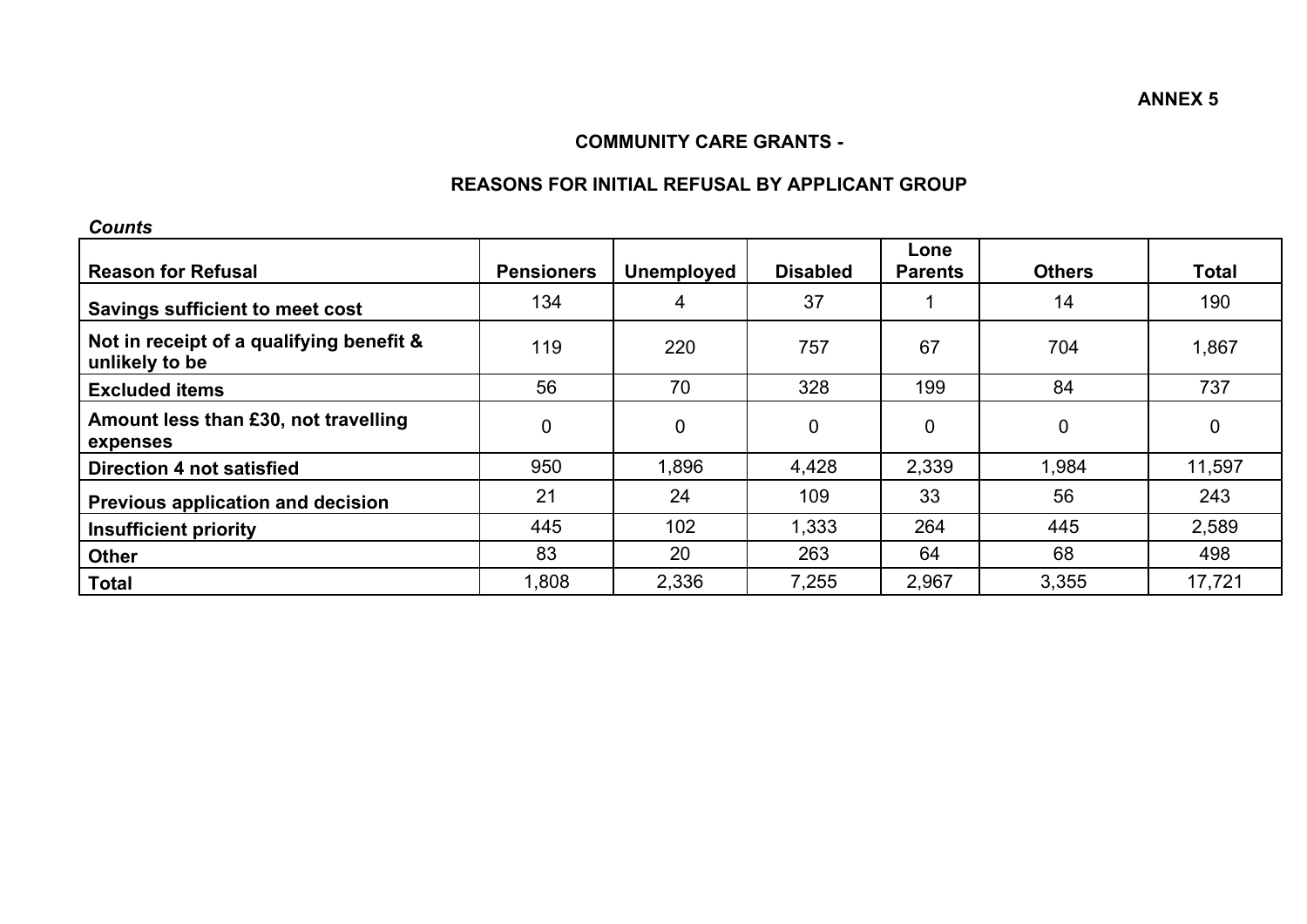## *Percentages*

|                                                            |                   |                   |                 | Lone           |               |        |
|------------------------------------------------------------|-------------------|-------------------|-----------------|----------------|---------------|--------|
| <b>Reason for Refusal</b>                                  | <b>Pensioners</b> | <b>Unemployed</b> | <b>Disabled</b> | <b>Parents</b> | <b>Others</b> | Total  |
| <b>Savings sufficient to meet costs</b>                    | 7.4%              | 0.2%              | 0.5%            | $0.0\%$        | 0.4%          | 1.1%   |
| Not in receipt of a qualifying benefit &<br>unlikely to be | 6.6%              | 9.4%              | 10.4%           | 2.3%           | 21.0%         | 10.5%  |
| <b>Excluded items</b>                                      | 3.1%              | 3.0%              | 4.5%            | 6.7%           | 2.5%          | 4.2%   |
| Amount less than £30, not travelling<br>expenses           | $0.0\%$           | $0.0\%$           | $0.0\%$         | $0.0\%$        | $0.0\%$       | 0.0%   |
| Direction 4 not satisfied                                  | 52.5%             | 81.2%             | 61.0%           | 78.8%          | 59.1%         | 65.4%  |
| Previous application and decision                          | 1.2%              | 1.0%              | 1.5%            | 1.1%           | 1.7%          | 1.4%   |
| <b>Insufficient priority</b>                               | 24.6%             | 4.4%              | 18.4%           | 8.9%           | 13.3%         | 14.6%  |
| <b>Other</b>                                               | 4.6%              | 0.9%              | 3.6%            | 2.2%           | 2.0%          | 2.8%   |
| <b>Total</b>                                               | 100.0%            | 100.0%            | 100.0%          | 100.0%         | 100.0%        | 100.0% |

NOTES:

1. The qualifying benefits are: Income Support; income-related Employment and Support Allowance; income-based Jobseeker's Allowance; Pension Credit.

2. Applicant group definitions are in Annex 13.

3. Figures and percentages may not sum due to rounding.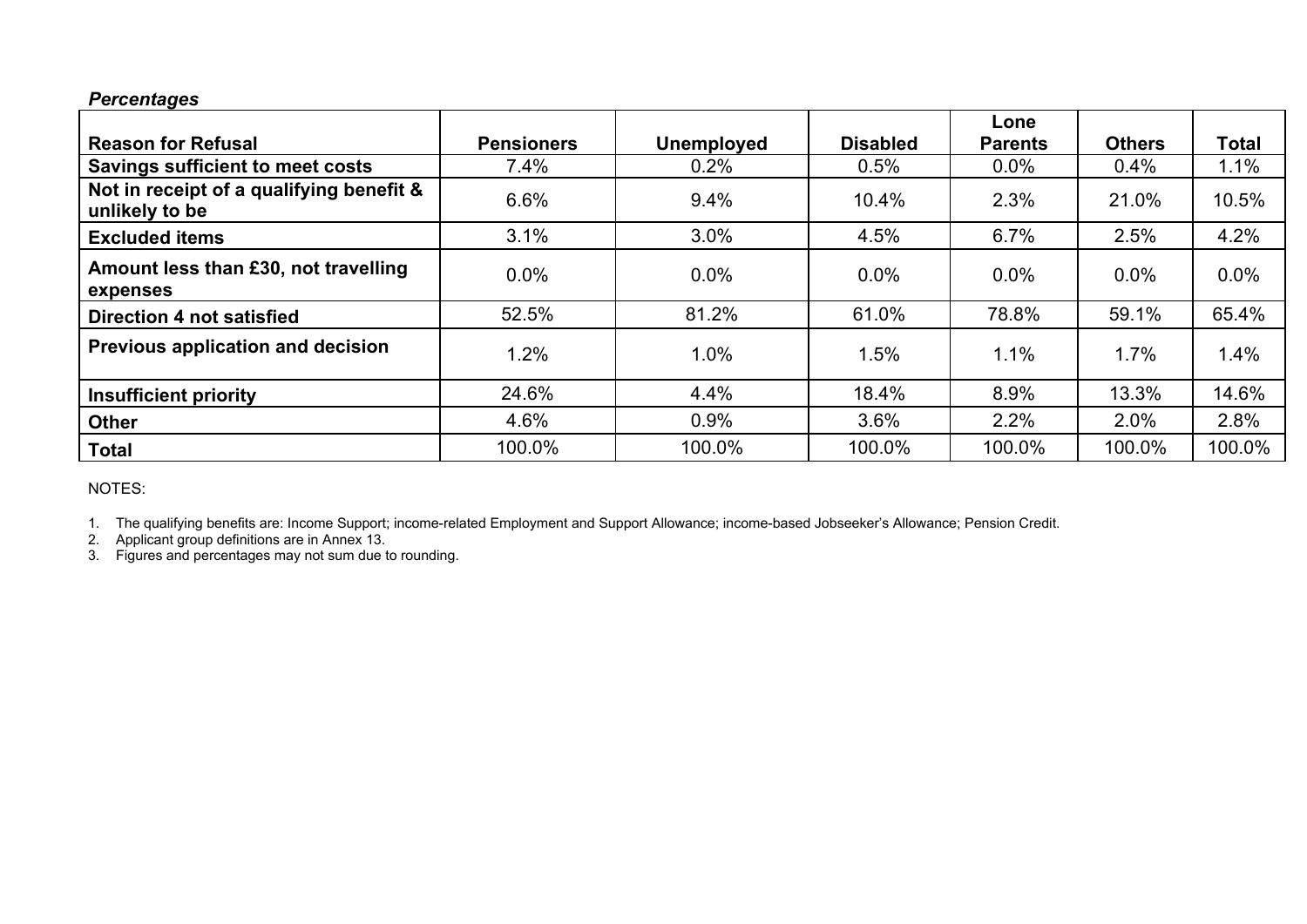## **BUDGETING LOANS**

#### **INITIAL AWARDS BY FAMILY COMPOSITION 2015/16 (INCLUDING COMPARISON WITH 2014/15)**

|                            | <b>Gross</b><br>No. of<br><b>Expenditure</b> |            | <b>Average</b><br><b>Award</b> | % of Total Number of<br><b>Awards</b> |         | % of Total Gross<br><b>Expenditure</b> |         |
|----------------------------|----------------------------------------------|------------|--------------------------------|---------------------------------------|---------|----------------------------------------|---------|
|                            | <b>Awards</b>                                | £m         |                                | 2014/15                               | 2015/16 | 2014/15                                | 2015/16 |
| Single person, no children | 82,420                                       | 22,444,746 | 272.33                         | 55.5                                  | 55.7    | 42.3                                   | 41.8    |
| Couple, no children        | 7,370                                        | 3,192,714  | 432.97                         | 5.4                                   | 5.0     | 6.0                                    | 5.9     |
| Single person or couple    |                                              |            |                                |                                       |         |                                        |         |
| with children              | 58,220                                       | 28,024,681 | 481.34                         | 39.1                                  | 39.3    | 51.8                                   | 52.2    |

Notes:

1. This table does not include awards and gross expenditure on review.

2. This table does not include awards for which no partner flag was recorded. In 2015/16 this accounts for less than 1% of the total number of initial awards (966 cases).

3. Figures and percentages may not sum due to rounding.

4. These figures were obtained from scans of the Social Fund Computer System.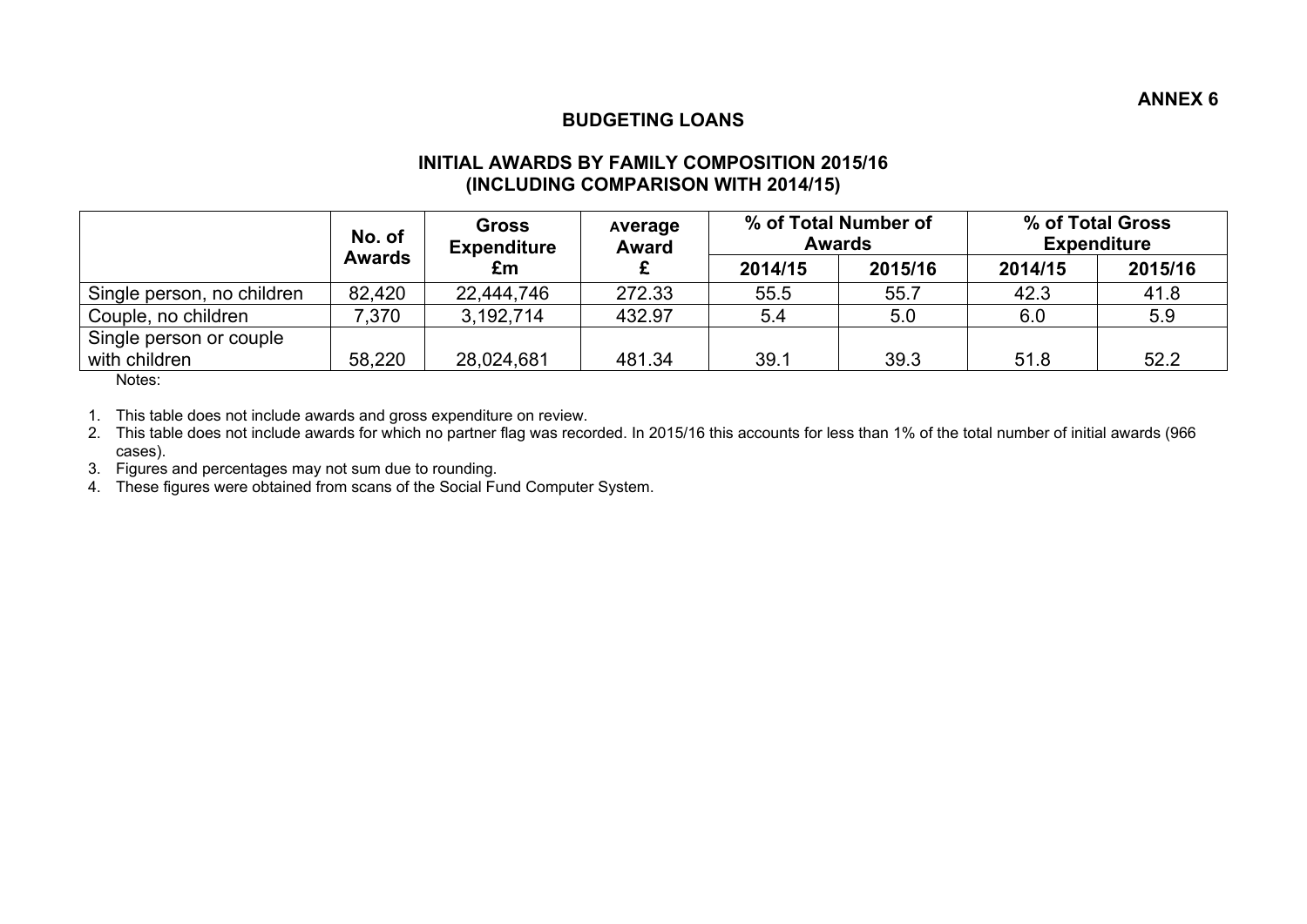## **BUDGETING LOANS**

# **REASONS FOR INITIAL REFUSAL BY APPLICANT GROUP**

#### *Counts*

|                                | <b>Pensioners</b> | <b>Disabled</b> | <b>Lone Parents</b> | <b>Unemployed</b> | <b>Others</b> | <b>Total</b> |
|--------------------------------|-------------------|-----------------|---------------------|-------------------|---------------|--------------|
| <b>Outstanding Social Fund</b> |                   |                 |                     |                   |               |              |
| debt                           | ◠                 | 83              | 48                  | 93                | 47            | 274          |
| Not in receipt of a qualifying |                   |                 |                     |                   |               |              |
| benefit                        | 37                | 1,038           | 74                  | 1,135             | 1,312         | 3,596        |
| Not in receipt of a qualifying |                   |                 |                     |                   |               |              |
| benefit for 26 weeks           | 59                | 1,039           | 880                 | 3.186             | 996           | 6,160        |
| <b>Other</b>                   | 421               | 4,200           | .007                | 4,347             | 2,864         | 12,839       |
| <b>Total</b>                   | 520               | 6,360           | 2,009               | 8,761             | 5,219         | 22,869       |

#### *Percentages*

|                                | <b>Pensioners</b> | <b>Disabled</b> | <b>Lone Parents</b> | <b>Unemployed</b> | <b>Others</b> | <b>Total</b> |
|--------------------------------|-------------------|-----------------|---------------------|-------------------|---------------|--------------|
| <b>Outstanding Social Fund</b> |                   |                 |                     |                   |               |              |
| debt                           | 0.6%              | 1.3%            | 2.4%                | 1.1%              | 0.9%          | 1.2%         |
| Not in receipt of a qualifying |                   |                 |                     |                   |               |              |
| benefit                        | 7.1%              | 16.3%           | 3.7%                | 13.0%             | 25.1%         | 15.7%        |
| Not in receipt of a qualifying |                   |                 |                     |                   |               |              |
| benefit for 26 weeks           | 11.3%             | 16.3%           | 43.8%               | 36.4%             | 19.1%         | 26.9%        |
| <b>Other</b>                   | 81.0%             | 66.0%           | 50.1%               | 49.6%             | 54.9%         | 56.1%        |
| <b>Total</b>                   | 100.0%            | 100.0%          | 100.0%              | 100.0%            | 100.0%        | 100.0%       |

NOTES:

1. The qualifying benefits are: Income Support; income-related Employment and Support Allowance income-based Jobseeker's Allowance; Pension Credit.

2. Figures and percentages may not sum due to rounding.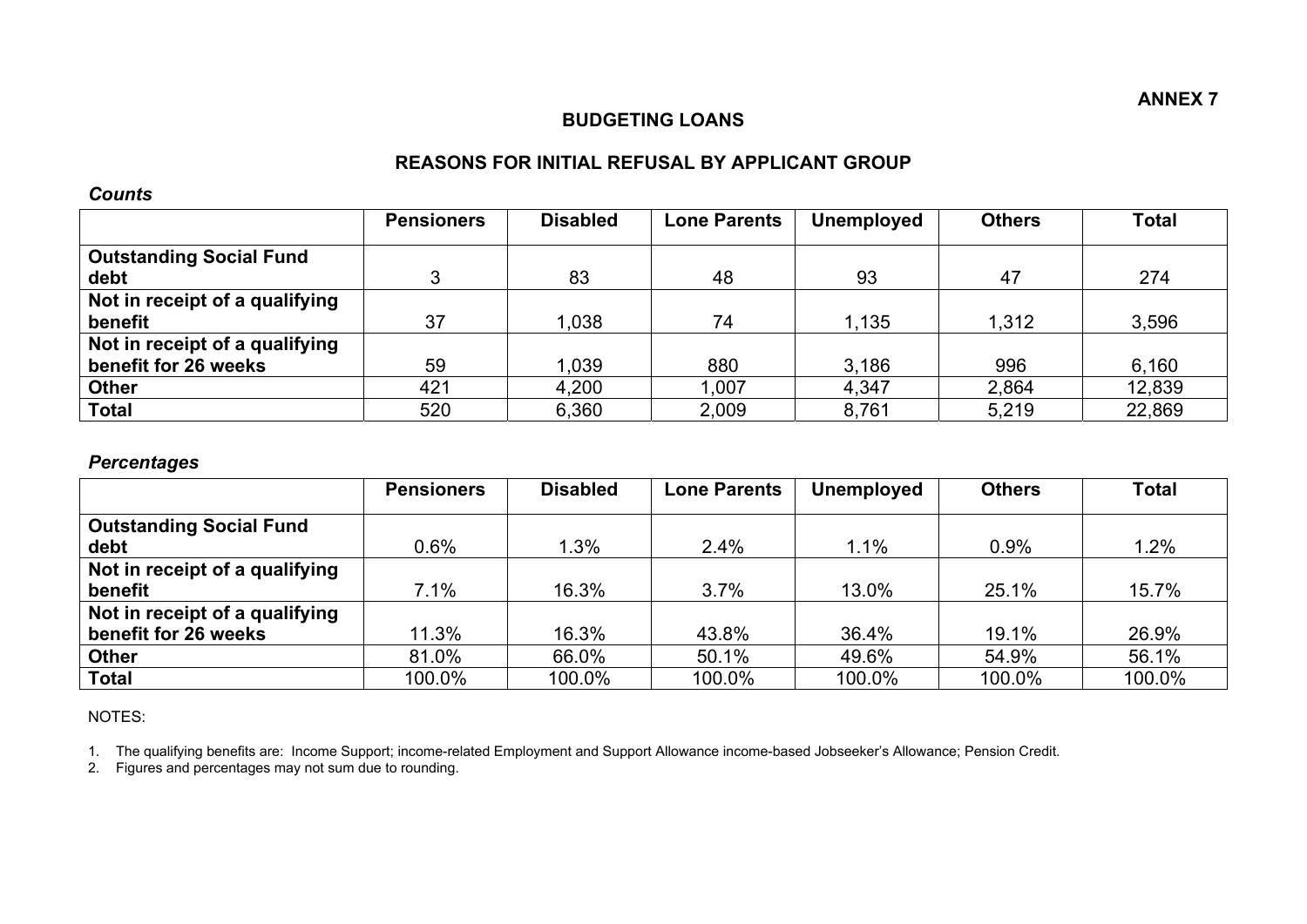# **CRISIS LOANS- GROSS EXPENDITURE BY APPLICATION PURPOSE**

| <b>Purpose</b>                    | <b>Amount</b><br>£ | % of Total Amount |
|-----------------------------------|--------------------|-------------------|
| <b>Items or services</b>          | 7,571,384          | 64.7              |
| <b>Rent in advance</b>            | 586,112            | 5.0               |
| Living expenses (general)         | 2,526,457          | 21.6              |
| Living expenses (alignment) $(2)$ | 1,018,026          | 8.7               |

NOTES:

1. This table includes awards on review.

2. An alignment payment is to cover living expenses up to the first payment of benefit or wages.

3. Figures and percentages may not sum due to rounding.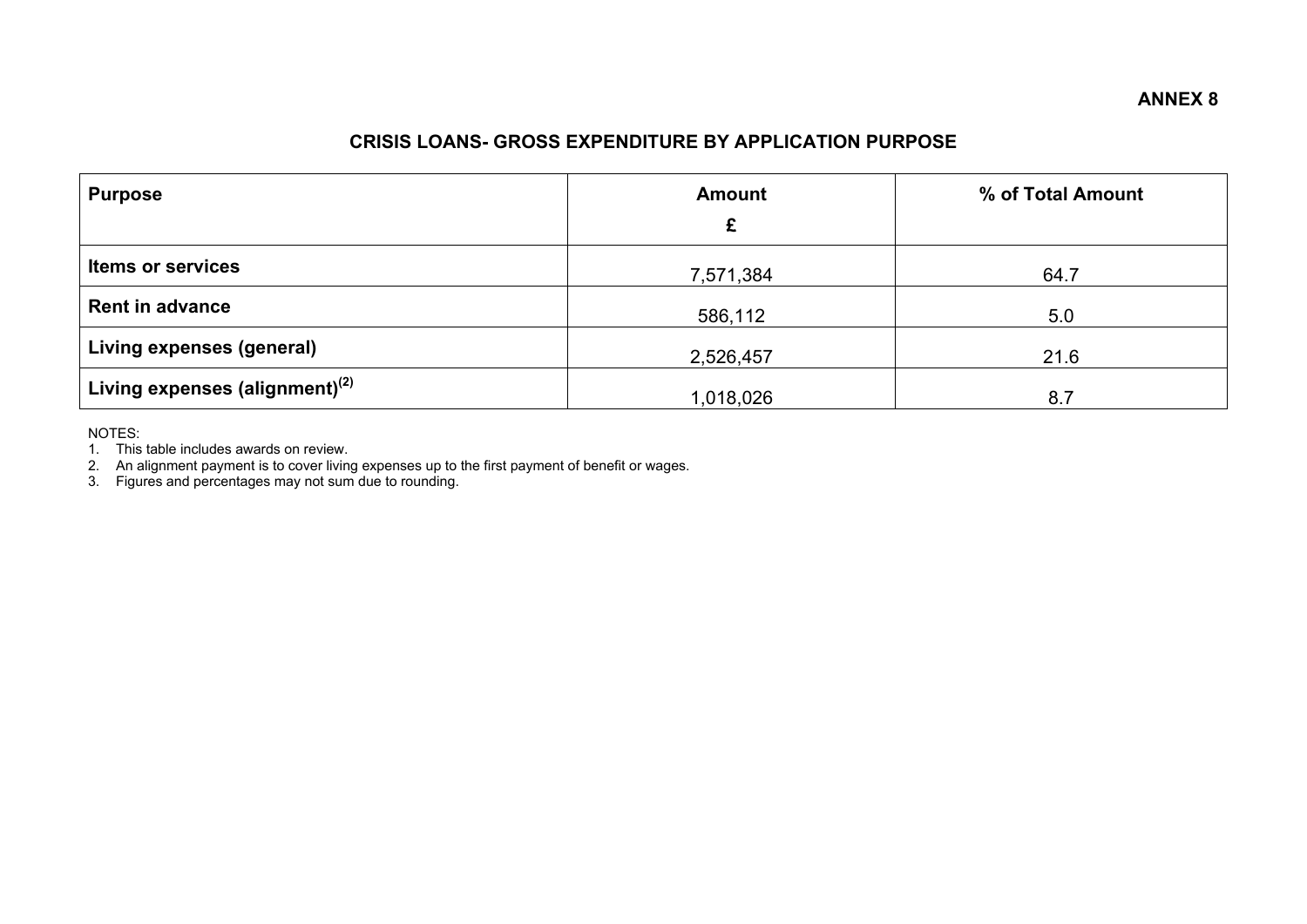# **CRISIS LOANS REASONS FOR INITIAL REFUSAL BY APPLICANT GROUP**

*Counts* 

|                                      | <b>Pensioners</b> | <b>Unemployed</b> | <b>Disabled</b> | <b>Lone Parents</b> | <b>Others</b> | <b>Total</b> |
|--------------------------------------|-------------------|-------------------|-----------------|---------------------|---------------|--------------|
| No serious risk to health & safety   | 120               | 3,765             | 3,127           | 1,450               | 1,497         | 9,959        |
| Help available from another source   | 6                 | 44                | 45              | 27                  | 10            | 132          |
| <b>Excluded items</b>                | 15                | 284               | 245             | 120                 | 80            | 744          |
| Inability to repay                   |                   | 87                | 30              | 8                   | 14            | 139          |
| <b>Suitable alternative</b>          |                   | 21                |                 | 4                   |               | 33           |
| Enough money to pay for crisis       |                   |                   |                 | 3                   |               | 9            |
| Previous application and decision    | 9                 | 382               | 382             | 110                 | 107           | 990          |
| <b>Insufficient priority</b>         |                   | 10                |                 |                     |               | 13           |
| <b>Benefit sanction/disallowance</b> |                   | 418               | 20              | 13                  | 24            | 475          |
| <b>Other</b>                         | 118               | 3,687             | 3,303           | 1,469               | 982           | 9,559        |
| <b>Total</b>                         | 268               | 8,700             | 7,159           | 3,205               | 2.721         | 22,053       |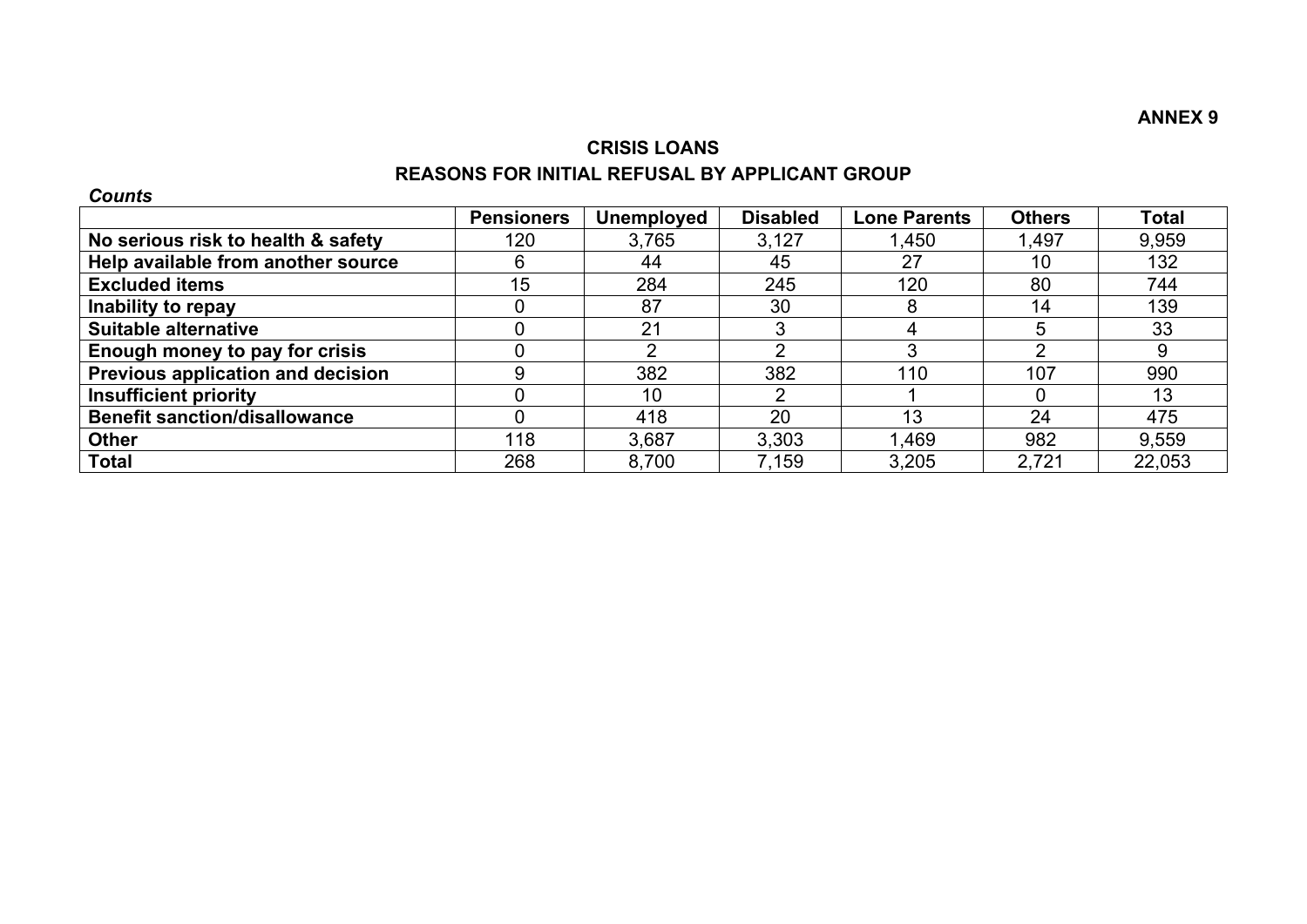### *Percentages*

|                                      | <b>Pensioners</b> | <b>Unemployed</b> | <b>Disabled</b> | <b>Lone Parents</b> | <b>Others</b> | <b>Total</b> |
|--------------------------------------|-------------------|-------------------|-----------------|---------------------|---------------|--------------|
| No serious risk to health & safety   | 44.8%             | 43.3%             | 43.7%           | 45.2%               | 55.0%         | 45.2%        |
| Help available from another source   | 2.2%              | 0.5%              | 0.6%            | 0.8%                | 0.4%          | 0.6%         |
| <b>Excluded items</b>                | 5.6%              | 3.3%              | 3.4%            | 3.7%                | 2.9%          | 3.4%         |
| Inability to repay                   | 0.0%              | 1.0%              | 0.4%            | 0.2%                | 0.5%          | 0.6%         |
| <b>Suitable alternative</b>          | 0.0%              | 0.2%              | $0.0\%$         | 0.1%                | 0.2%          | 0.1%         |
| Enough money to pay for crisis       | 0.0%              | 0.0%              | 0.0%            | 0.0%                | $0.0\%$       | $0.0\%$      |
| Previous application and decision    | 3.4%              | 4.4%              | 5.3%            | 3.4%                | 3.9%          | 4.5%         |
| <b>Insufficient priority</b>         | 0.0%              | 0.1%              | 0.0%            | 0.0%                | 0.0%          | 0.1%         |
| <b>Benefit sanction/disallowance</b> | 0.0%              | 4.8%              | 0.3%            | 0.4%                | 0.9%          | 2.2%         |
| <b>Other</b>                         | 44.0%             | 42.4%             | 46.1%           | 45.8%               | 36.1%         | 43.3%        |
| <b>Total</b>                         | 100.0%            | 100.0%            | 100.0%          | 100.0%              | 100.0%        | 100.0%       |

NOTES:

1. Applicant group definitions are in Annex 13.

2. Figures and percentages may not sum due to rounding.

3. The 'Other' reasons category includes initial refusals where Direction 14c has not been satisfied.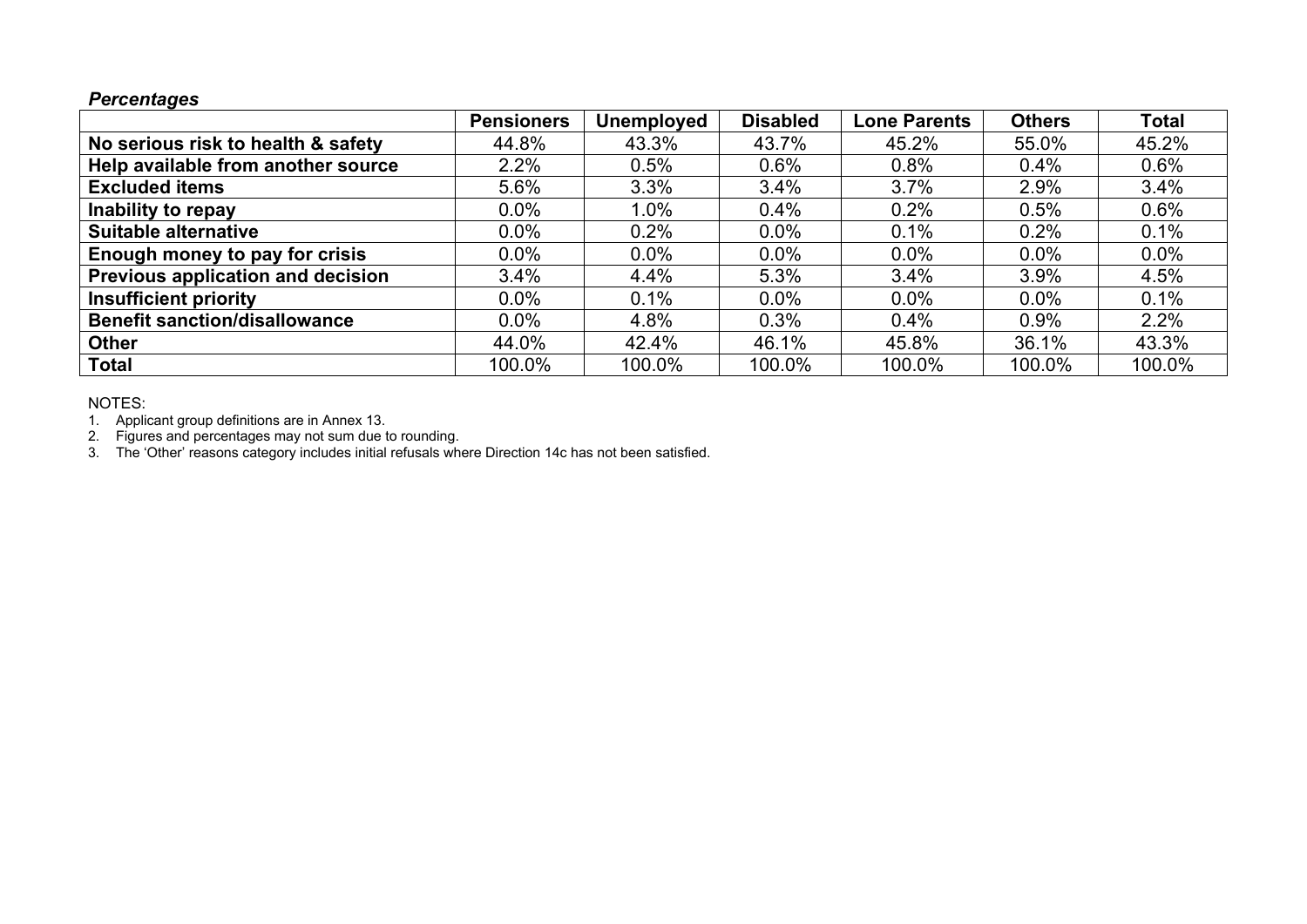# **LOAN RECOVERY**

## **AVERAGE WEEKLY REPAYMENT DEDUCTIONS FROM INCOME SUPPORT, JOBSEEKER'S ALLOWANCE AND PENSION CREDIT**

|                                |            | <b>Feb 2015</b> | <b>May 2015</b> | Aug 2015 | <b>Nov 2015</b> |
|--------------------------------|------------|-----------------|-----------------|----------|-----------------|
|                                | IS         | £18.06          | £18.24          | $\star$  | £18.31          |
| Average<br>deduction           | <b>JSA</b> | £10.37          | £10.38          | £10.33   | £10.37          |
|                                | <b>PC</b>  | £18.52          | £17.62          | $\star$  | £17.75          |
|                                | IS         | 21,940          | 21,380          | *        | 20,600          |
| <b>Number of</b><br>deductions | <b>JSA</b> | 18,085          | 15,900          | 14,610   | 13,425          |
|                                | <b>PC</b>  | 5,600           | 4,800           | $\star$  | 4,600           |

NOTES:

1. Data from Income Support, Jobseeker's Allowance and Pension Credit Quarterly Statistical Enquiries.

2. Data for IS and PC is unavailable at August 2015.

## **REPAYMENT SOURCE 2015/16**

|                                                      | <b>Crisis Loans</b> |                             | <b>Budgeting Loans</b> |                             |  |
|------------------------------------------------------|---------------------|-----------------------------|------------------------|-----------------------------|--|
|                                                      | Amount £            | % of Total<br><b>Amount</b> | Amount £               | % of Total<br><b>Amount</b> |  |
| <b>Income Support &amp;</b><br><b>Pension Credit</b> | 3,310,136           | 24.6%                       | 23,441,839             | 42.8%                       |  |
| Jobseeker's<br><b>Allowance</b>                      | 3,812,220           | 28.3%                       | 8,208,552              | 15.0%                       |  |
| <b>Employment and</b><br><b>Support Allowance</b>    | 5,268,277           | 39.1%                       | 19,465,877             | 35.5%                       |  |
| <b>Incapacity Benefit</b>                            | 323                 | 0.0%                        | 669                    | 0.0%                        |  |
| <b>Other benefits</b>                                | 395,630             | 2.9%                        | 1,765,889              | 3.2%                        |  |
| Cash                                                 | 672,086             | 5.0%                        | 1,943,835              | 3.5%                        |  |

NOTES:

1. Social Fund loans are recoverable from most Social Security benefits.

2. Figures and percentages may not sum due to rounding.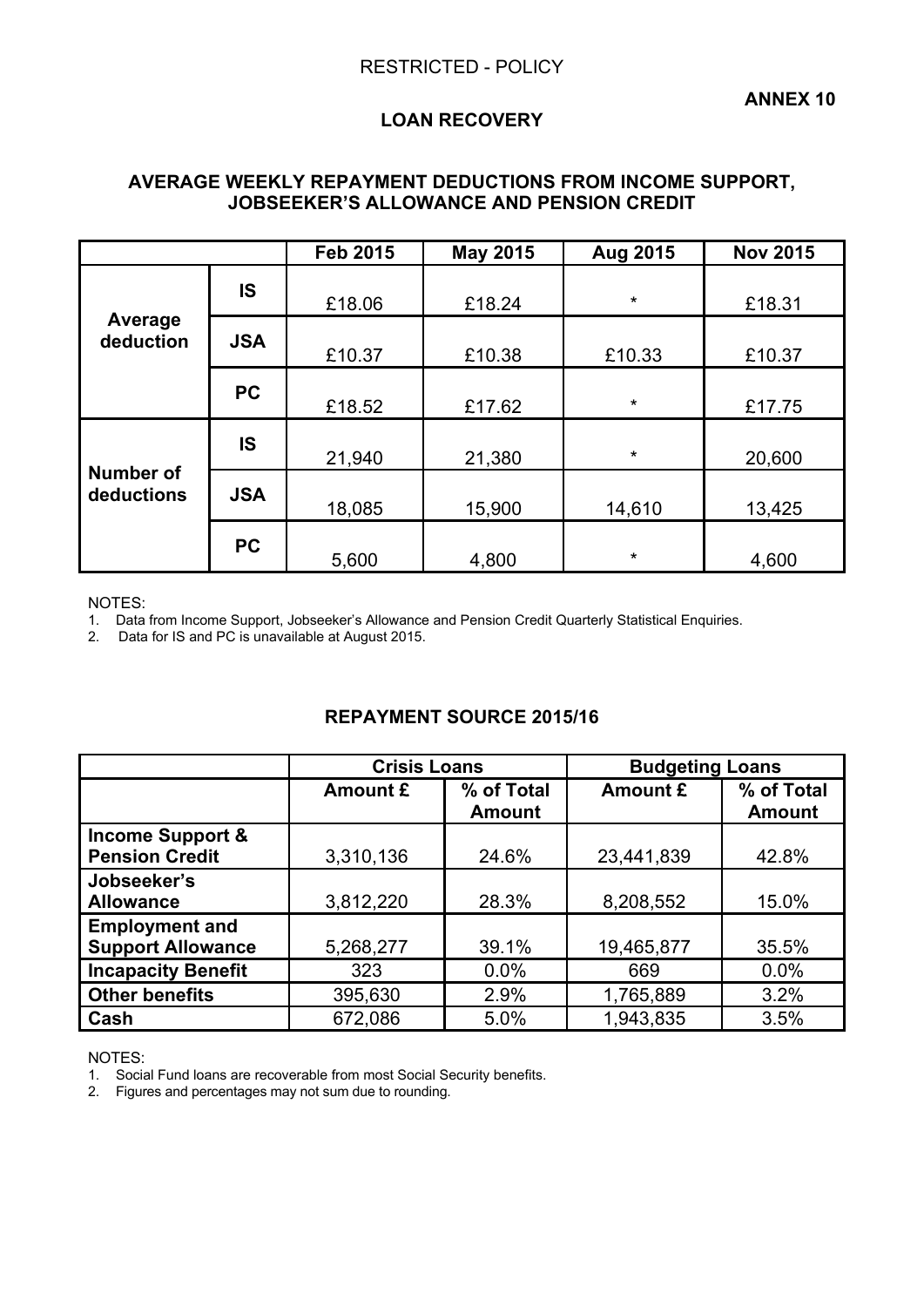## **SUMMARY OF SOCIAL FUND REVIEW APPLICATIONS**

| <b>First Reviews</b>                                  | <b>CCG</b> | BL    | <b>CL</b> | <b>Total</b> |
|-------------------------------------------------------|------------|-------|-----------|--------------|
| <b>Number of applications</b><br>for first review     | 7,315      | 708   | 1,940     | 9,963        |
| <b>Number of decisions</b><br>revised at first review | 3,443      | 263   | 387       | 4,093        |
| Percentage                                            | 47.1%      | 37.2% | 20.0%     | 41.1%        |

| <b>OFSC Reviews</b>                                                              | <b>CCG</b> | <b>BL</b>      | <b>CL</b> | <b>Total</b>   |
|----------------------------------------------------------------------------------|------------|----------------|-----------|----------------|
| <b>Number of applications</b><br>for Social Fund<br><b>Inspector(SFI) review</b> | 1,101      | 31             | 162       | 1,294          |
| <b>OFSC Decisions</b>                                                            | 1,061      | 22             | 735       | 1,818          |
| <b>Number of reviewing</b><br>officer decisions<br>confirmed                     | 625        | 20             | 601       | 1,246          |
| <b>Percentage confirmed</b>                                                      | 58.9%      | 90.9%          | 81.8%     | 68.5%          |
| <b>Number of reviewing</b><br>officer decisions<br>substituted by SFI            | 433        | $\overline{2}$ | 133       | 568            |
| <b>Percentage substituted</b>                                                    | 40.8%      | 9.1%           | 18.1%     | 31.2%          |
| <b>Number of reviewing</b><br>officer decisions referred<br>back                 | 3          | 0              | 1         | $\overline{4}$ |
| Percentage referred back                                                         | 0.3%       | 0.0%           | 0.1%      | 0.2%           |

NOTES:

1. The number of reviewing officer decisions reviewed excludes applications for Social Fund Inspector review that were outside the Inspector's jurisdiction or withdrawn.

2. Percentages have been calculated using non-rounded figures.

3. Totals may not sum due to rounding.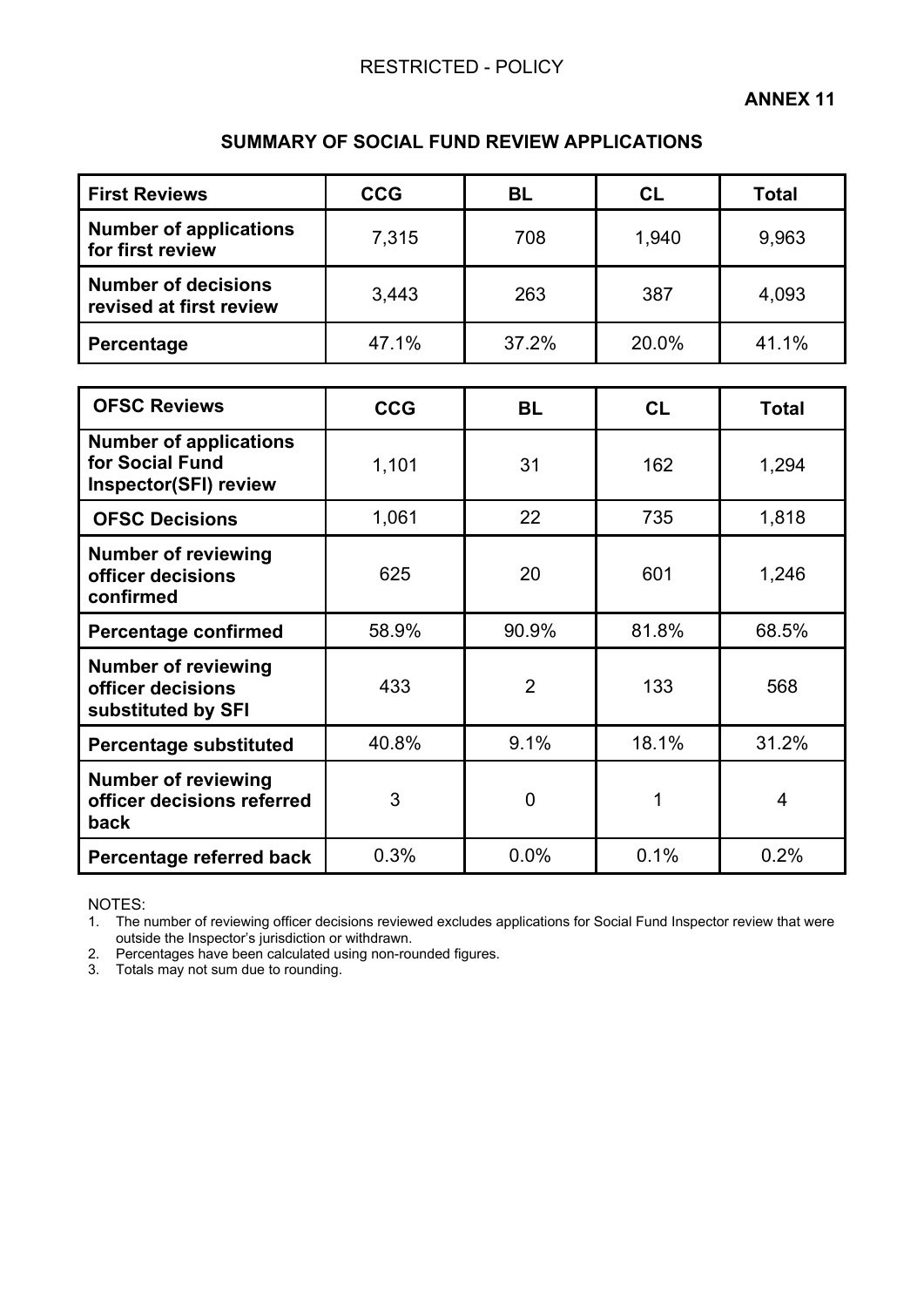# **ANNEX 12**

# **2015/16 Appeals**

## **Appeals**

| Type of Payment                       | Number of<br>appeals | Number heard<br>and decided at<br>hearing | <b>Number</b><br>decided in<br>appellant's<br>favour | Percentage<br>decided in<br>appellant's<br>favour |
|---------------------------------------|----------------------|-------------------------------------------|------------------------------------------------------|---------------------------------------------------|
| <b>Funeral Payments</b>               | 81                   | 68                                        | 9                                                    | 13.24%                                            |
| <b>Sure Start Maternity</b><br>Grants | 49                   | 34                                        |                                                      | 5.88%                                             |

SOURCE: Figures are provided by the Appeals Service NI.

NOTES:

- 1. The number of appeals is the number received by the Appeals Service NI.
- 2. Percentages have been calculated using non-rounded figures.

3. 'Number of appeals heard and decided at hearing' may not necessarily have been received in the same financial period.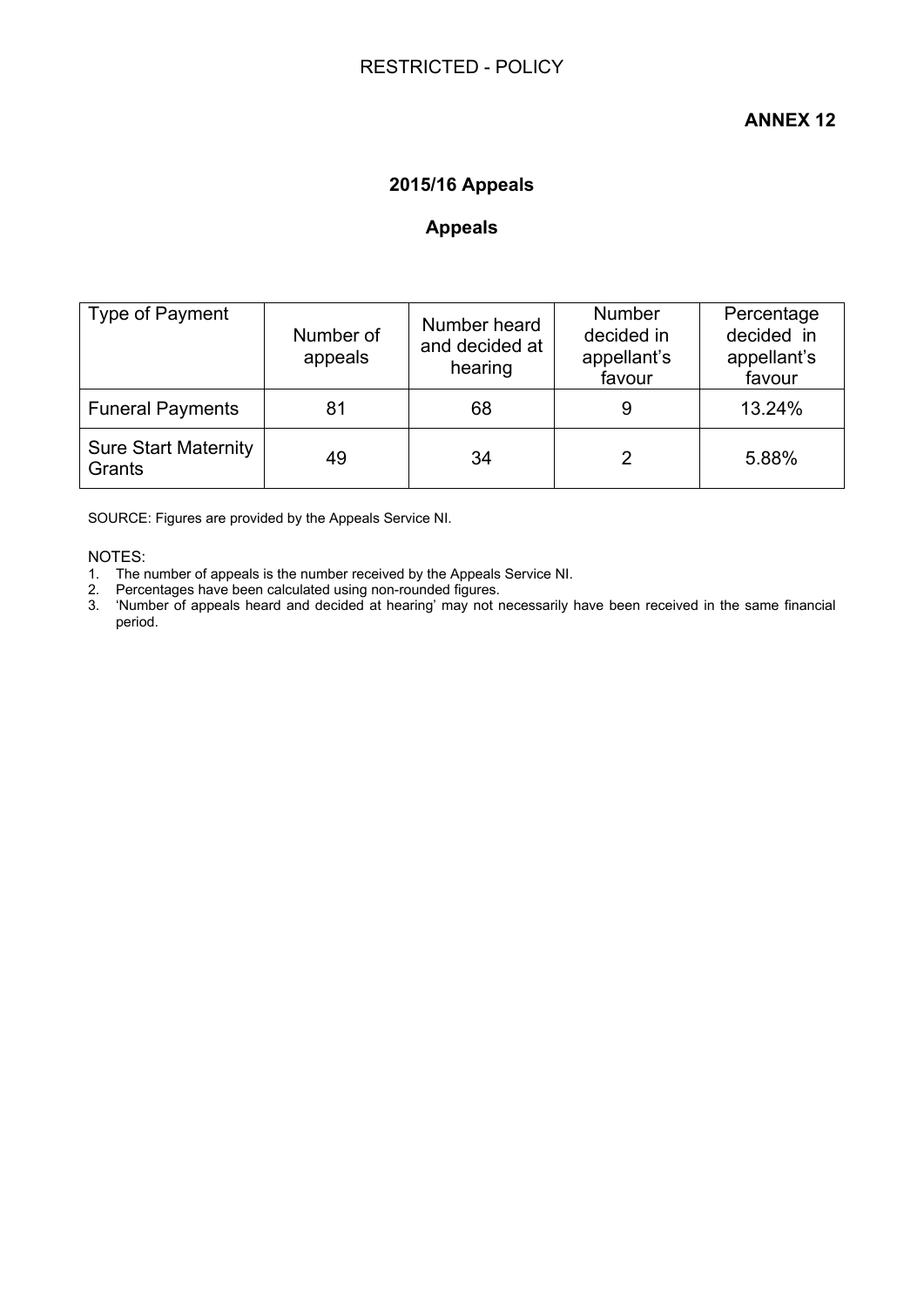# **ANNEX 13**

## **Client Groups**

Social Fund payments are wide ranging from payments to help with intermittent unexpected expenses (mainly to those in receipt of qualifying benefits), to payments aimed at certain groups to help with particular events. The fund does not therefore fall exclusively into any one of the Departmental client groups of **Children**, **Working Age** and **Older People,** although Social Fund payments are either paid to, or benefit, all of these groups. Some statistics in this report are shown by applicant or claimant groups that fall into one or more of the wider client groups.

## **APPLICANT OR CLAIMANT GROUP DEFINITIONS**

### **PENSIONERS**

Includes:

applicant or partner at minimum state pension age or over with Pension Credit

**\_\_\_\_\_\_\_\_\_\_\_\_\_\_\_\_\_\_\_\_\_\_\_\_\_\_\_\_\_\_\_\_\_\_\_\_\_\_\_\_\_\_\_\_\_\_\_\_\_\_\_\_\_\_\_\_\_\_\_\_\_\_** 

• applicant or partner at minimum state pension age or over in receipt of state retirement pension

Includes also where applicant is under minimum state pension age and partner is:

- minimum state pension age or over with Income Support (IS) pensioner premium
- 80 or over with IS higher pensioner premium
- minimum state pension age to 79, disabled with IS higher pensioner premium

**\_\_\_\_\_\_\_\_\_\_\_\_\_\_\_\_\_\_\_\_\_\_\_\_\_\_\_\_\_\_\_\_\_\_\_\_\_\_\_\_\_\_\_\_\_\_\_\_\_\_\_\_\_\_\_\_\_\_\_\_\_\_\_** 

**\_\_\_\_\_\_\_\_\_\_\_\_\_\_\_\_\_\_\_\_\_\_\_\_\_\_\_\_\_\_\_\_\_\_\_\_\_\_\_\_\_\_\_\_\_\_\_\_\_\_\_\_\_\_\_\_\_\_\_\_\_\_\_** 

**\_\_\_\_\_\_\_\_\_\_\_\_\_\_\_\_\_\_\_\_\_\_\_\_\_\_\_\_\_\_\_\_\_\_\_\_\_\_\_\_\_\_\_\_\_\_\_\_\_\_\_\_\_\_\_\_\_\_\_\_\_\_\_** 

**\_\_\_\_\_\_\_\_\_\_\_\_\_\_\_\_\_\_\_\_\_\_\_\_\_\_\_\_\_\_\_\_\_\_\_\_\_\_\_\_\_\_\_\_\_\_\_\_\_\_\_\_\_\_\_\_\_\_\_\_\_** 

#### **UNEMPLOYED**

Includes:

• unemployed or with training allowance

## **DISABLED**

Includes:

- in receipt of Employment and Support Allowance
- applicant or partner aged under minimum state pension age with IS disability premium
- lone parent with IS disability premium
- family with IS disability premium
- others with IS disability premium
- in receipt of other benefit for incapacity or disablement

# **LONE PARENT**

Includes:

• person who has no partner and is receiving Income Support because they are responsible for a child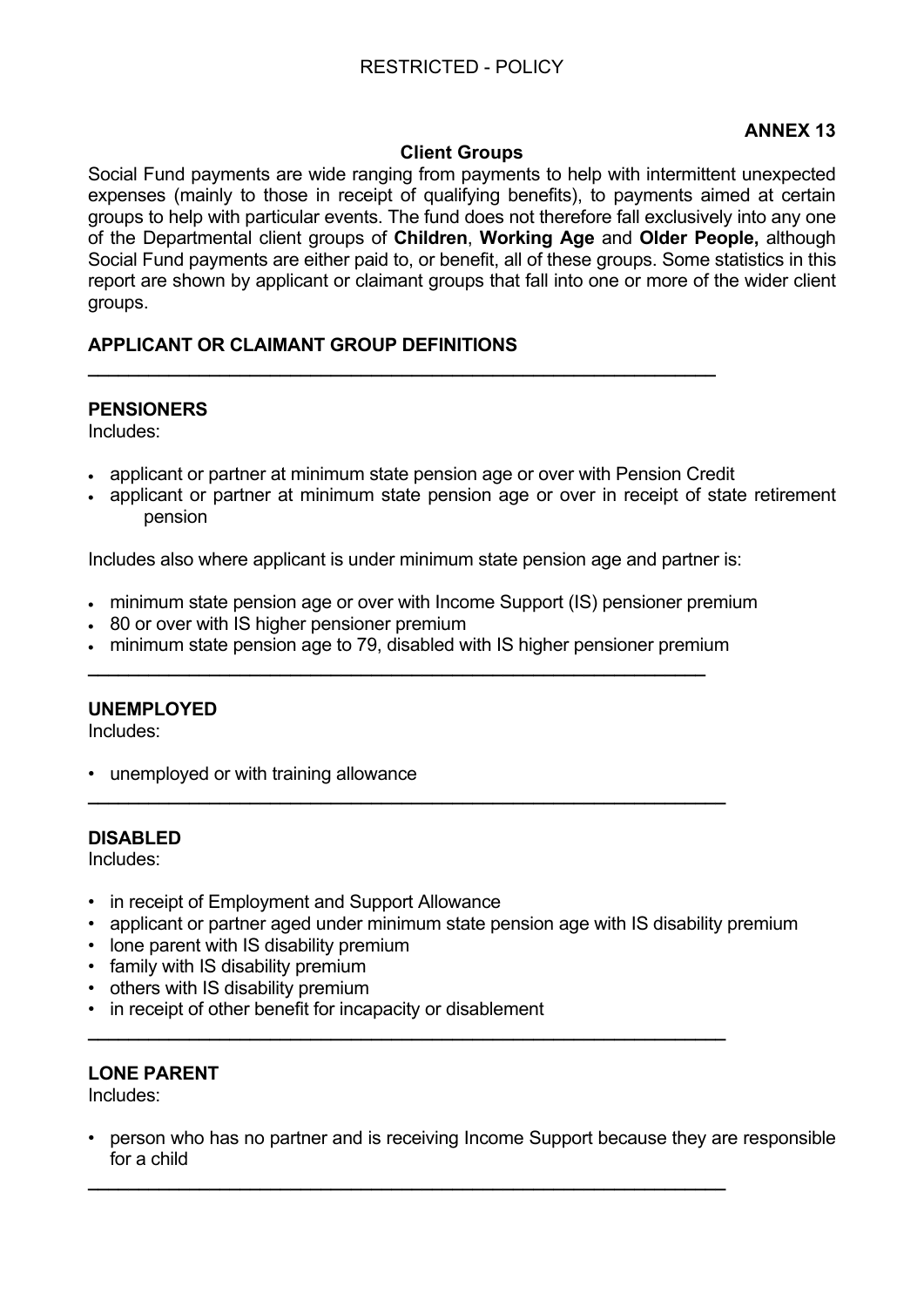# RESTRICTED - POLICY

# **OTHERS**

Includes:

- involved in a trade dispute
- in paid employment
- not known or unallocated

NOTE: It is possible that an applicant who is unemployed may receive a disability or pensioner premium. Such an applicant would be counted as Unemployed.